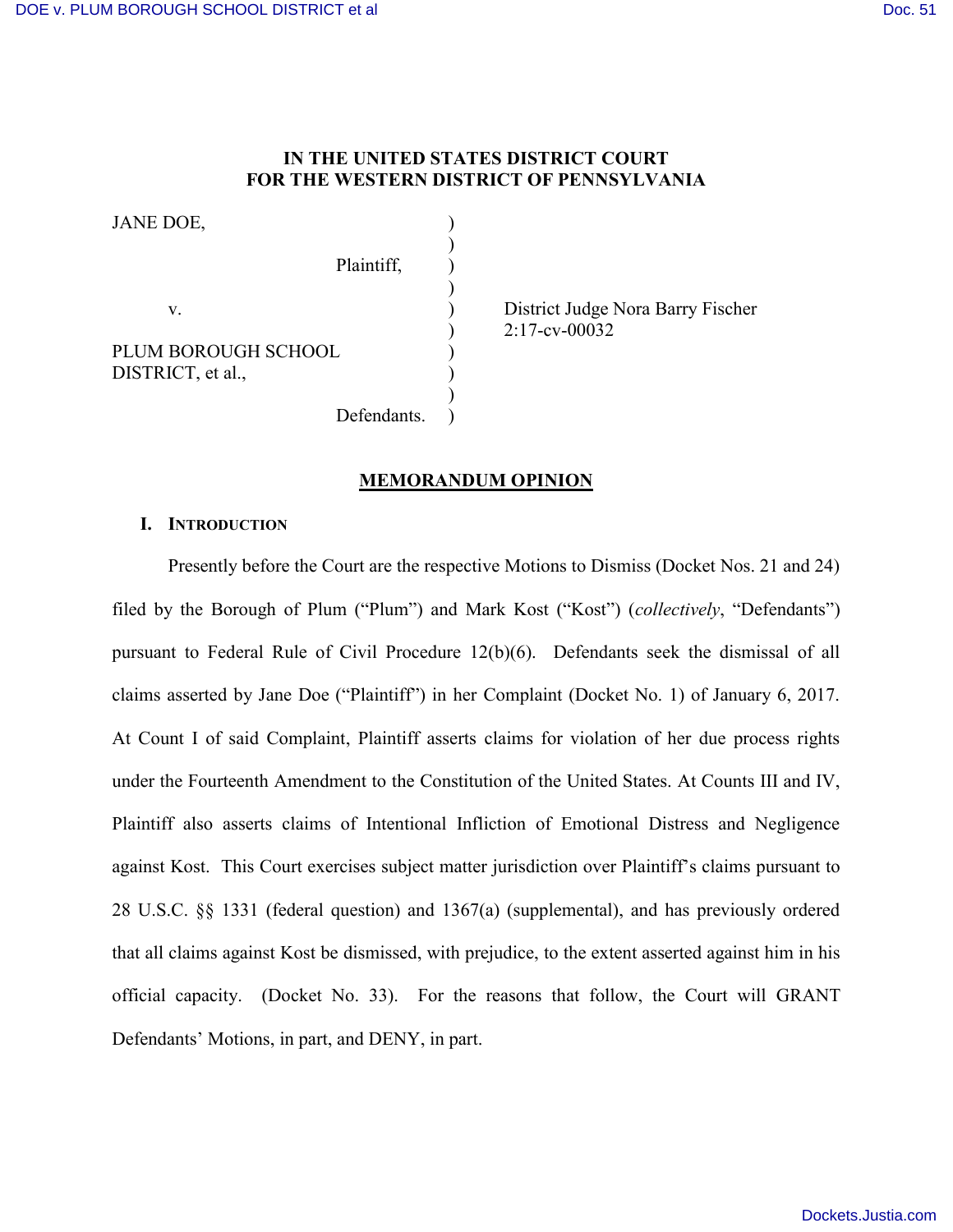# **II. FACTUAL<sup>1</sup> & PROCEDURAL BACKGROUND**

In late November or early December of 2014, Jason Cooper – a teacher at Plum Borough High School – offered Plaintiff guidance and support due to her withdrawn and depressed state of mind following the recent deaths of her mother and grandmother. (Docket No. 1  $\P$   $\P$  31 – 32). Despite receiving a previous written reprimand in 2013 for contacting students outside of school, he offered Plaintiff his personal telephone number, and began to speak to her after-hours. (*Id.* ¶¶ 12, 33). The two would also communicate via Twitter, going so far as to create additional Twitter accounts after Plaintiff's phone was taken away by her father. (*Id.* ¶ 34).

Sometime later in December of 2014, Plaintiff first visited Cooper at his home. (Docket No. 1 ¶ 35). Cooper provided Plaintiff with alcoholic beverages, and she consequently spent the entire night at his residence. (*Id.* ¶ 36). On December 28, 2014, Plaintiff first kissed Cooper. (*Id.* ¶ 36). She was 17 years of age. (Docket No. 22 at 2). Thereafter, they would sometimes kiss in the classroom when no other students were present. (Docket No. 1 ¶ 37). Cooper would also fondle Plaintiff and talk to her in an openly sexual manner. (*Id.* ¶ 40). On or about January 16, 2015, when Cooper moved to a new place of residence, he and Plaintiff first engaged in sexual intercourse. (*Id.* ¶¶ 38 – 39). Plaintiff was 18 years of age by that time, and she and Cooper had intercourse on five or six more occasions before February of 2015. (*Id.* ¶¶ 29 – 30, 41).

Prior to – and throughout – this period of time, another Plum Borough High School teacher, Joseph Ruggieri, $<sup>2</sup>$  was engaging in illicit relationships with at least two female students.</sup>

 $\overline{a}$ 

<sup>1</sup> As discussed, *infra*, on page 6, the court must construe all alleged facts, and draw all inferences gleaned therefrom, in the light most favorable to the non-moving party. *Phillips v. Cnty. of Allegheny*, 515 F.3d 224, 228 (3d Cir. 2008) (citing *Worldcom, Inc. v. Graphnet, Inc.*, 343 F.3d 651, 653 (3d Cir. 2003)).

<sup>2</sup> The Court has had the benefit of the pleadings and motions practice in the related case of *Doe v. Plum Borough Sch. Dist., et al.*, 2:16-cv-1483, involving the alleged misconduct of Ruggieri. The case resolved following mediation and a settlement conference with Magistrate Judge Lisa Pupo Lenihan.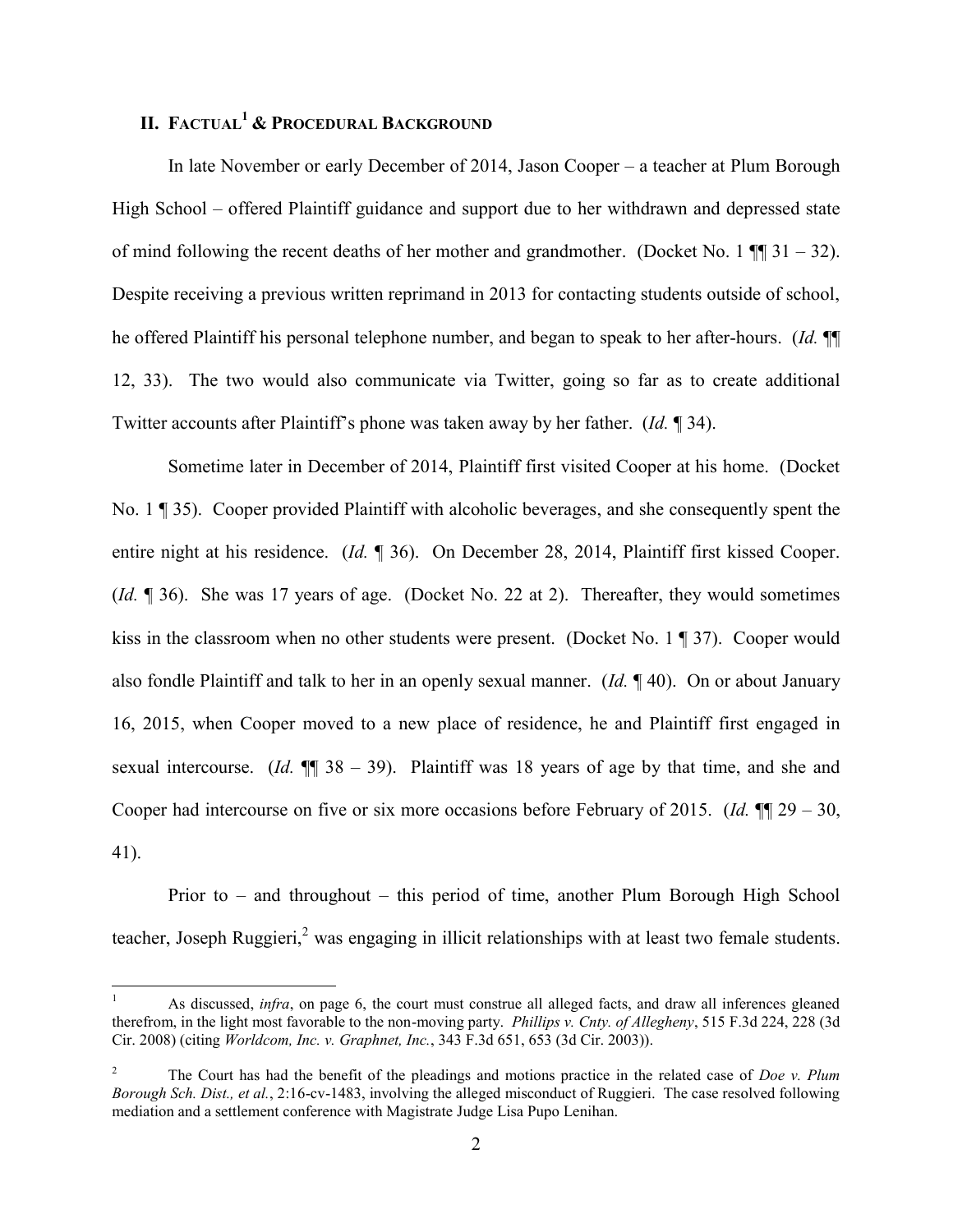(Docket No. 1 ¶¶ 68 – 183). Ruggieri was considered by many to be the most influential teacher at the school as Vice President of the Plum Borough Education Association and as a personal friend of Plum Borough High School principal, Ryan Kociela. (*Id.* ¶¶ 68, 70, 72). Ruggieri acted as a liaison between the teachers and the school administration, and often provided instruction to his co-workers on the topic of proper student-teacher interaction. (*Id.* ¶ 69).

However, at least as early as 2011, rumors that Ruggieri was in a sexual relationship with a student were circulating in the high school. (Docket No.1  $\P$  77, 80 – 81). A Plum Borough High School guidance counselor by the name of Kerry Plesco reported the rumors to Kociela in the fall of 2011. (*Id.* ¶¶ 79, 81). Kociela responded that he needed "something factual" to pursue the matter. (*Id.* ¶ 81). Plesco reported similar rumors to Kociela on at least ten more occasions during the 2011 – 2012 school year. (*Id.* ¶ 82). In December of 2011, Plum Borough High School Air Force ROTC instructor, Scott Kolar, also reported such rumors to Kociela. (*Id.*  $\P\P$  83 – 84). Kociela asked Kolar to simply "slip an anonymous note under the door" the next time. (*Id.* ¶ 85).

Kociela did eventually bring the rumors to the attention of then-superintendent, Lillian Naccarati and solicitor, Lee Price, Esquire. (Docket No. 1 ¶ 86). Plum Borough High School's resource officer of 13 years, Kost, was also informed of same. (*Id.* ¶¶ 7, 86 – 87, 101). Naccarati assigned assistant superintendent, Timothy Glasspool, to investigate the rumors with Kociela. (*Id.* ¶ 87). Kociela and Glasspool met with Ruggieri in late December 2011, and Kociela and Plesco met with the first of Ruggieri's victims and her parents shortly thereafter. (*Id.* ¶¶ 87 – 96). Despite having doubts regarding all parties' denials of improper conduct, at a December 20, 2011 meeting attended by Naccarati, Glasspool, Price, Kociela, Plesco, and Kost, Kociela and Glasspool argued that the investigation was inconclusive. (*Id.* ¶¶ 98 – 100). As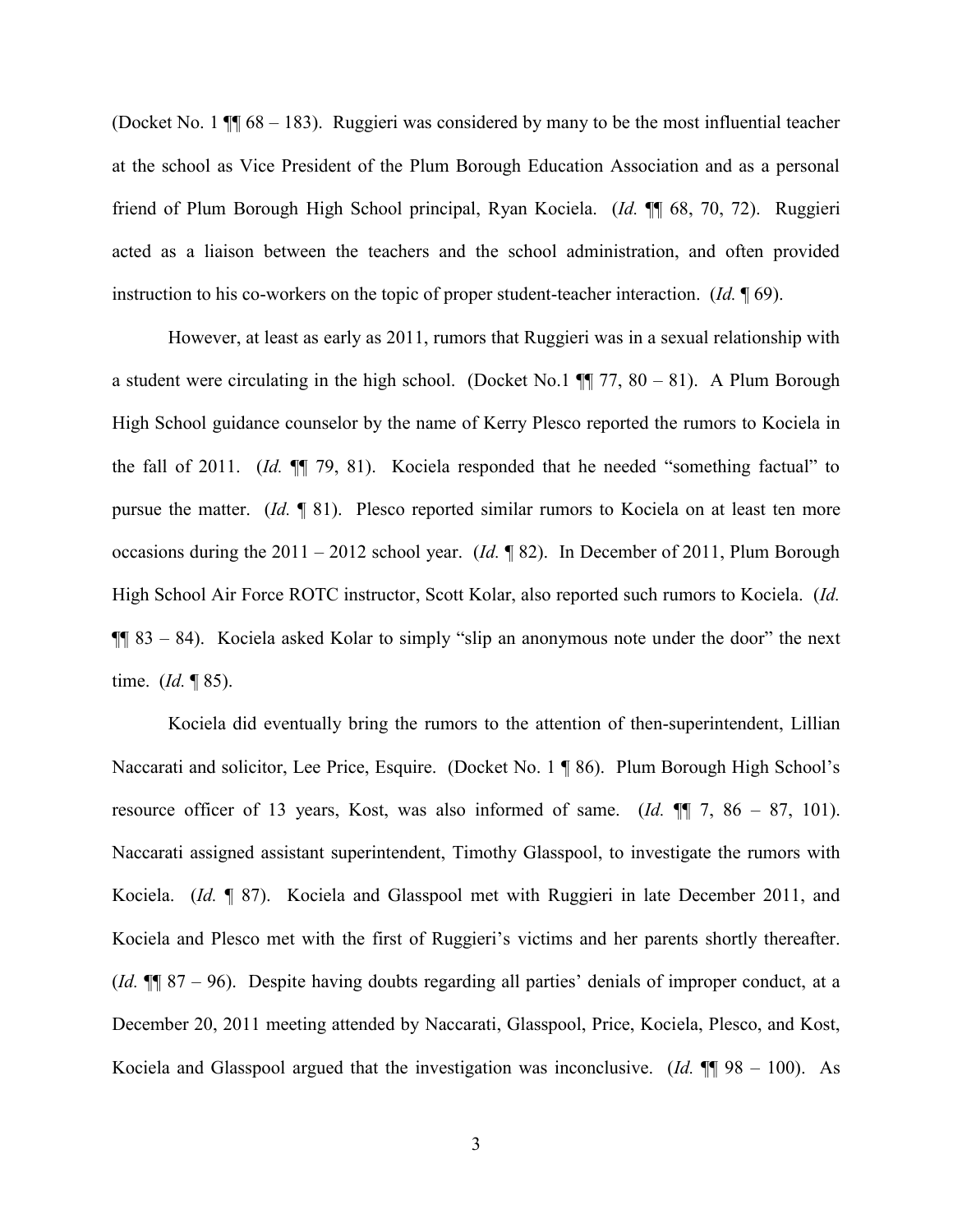such, Kost concluded that no charges were warranted, and the matter was considered to be closed. (*Id.* ¶¶ 100 – 01).

Another report of inappropriate conduct by Ruggieri was subsequently received by Kociela and Kost from former Plum Borough High School security guard, Tanya Oslowski. (Docket No. 1  $\P$  103 – 08). Oslowski was informed that the administration was aware of the allegations and an investigation was being conducted. (*Id.* ¶¶ 106 – 08). When Oslowski followed up a few days later with Kost, she was simply told, "no victim, no crime." (*Id.* ¶¶ 109 – 10).

When Plesco continued to raise concerns about rumors of Ruggieri's relationship with his first victim during the 2012 – 2013 school year, Kociela and Plum Borough High School assistant principal, Michael Loughren, convened a meeting with the victim and her stepfather. (Docket No. 1  $\P$  126 – 27). The student continued to deny any impropriety in her contact with Ruggieri; although, she did admit to exchanging emails with him. (*Id.* ¶ 143). While Loughren credited her account of her relationship with Ruggieri, he was left with an "uncomfortable feeling," which he later raised with both Kociela and Kost. (*Id.* ¶¶ 130 – 33). Kost informed Loughren that the issue was an "internal matter" that should be kept between him, Kociela, and Kost. (*Id.* ¶ 132). Kost instructed Loughren not to involve the police. (*Id.* ¶ 133).

On or about January 16, 2015, former Plum Borough High School teacher, Dennis Swogger, reported to Kociela that he had personal knowledge of inappropriate communications between Cooper and Plaintiff. (*Id.* ¶ 15). Kociela subsequently interviewed three teachers and five students, and then Cooper. (*Id.* ¶¶ 16, 18). He also secured copies of Twitter communications between Cooper and Plaintiff, and while Cooper acknowledged such contact with her, he denied any activity of a sexual nature. (*Id.*  $\P$  $\Box$  20 – 21). Despite these denials,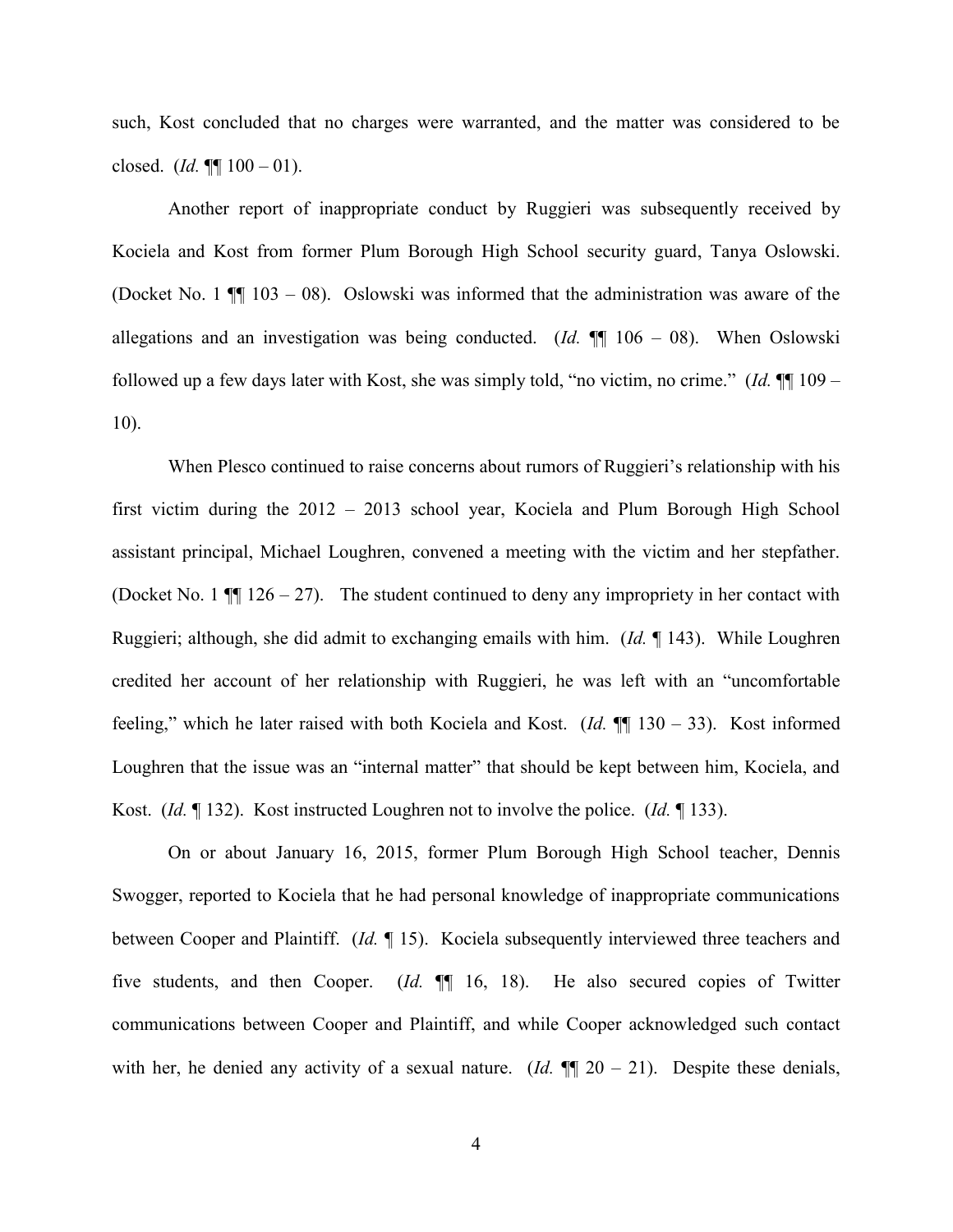Kociela reported his findings to Kost by way of "formal complaint" on January 28 or 29, 2015. (*Id.* ¶ 17). In fact, Kociela told Kost that one of the interviewed students described the true nature of Cooper and Plaintiff's relationship. (*Id.* ¶ 22).

Yet, Kost did not contact outside authorities and did not assume control of the investigation (*Id.*  $\P$  17 – 22, 26), adhering to a policy to steer complaints to internal investigation and avoid involvement of ChildLine or the County Office of Children, Youth, and Families. (*Id.* ¶¶ 238 – 39). It was also Kost's practice to shield teachers by not documenting rumors regarding victims of inappropriate student-teacher relations. (*Id.* ¶¶ 185, 188 – 89, 242). Plum never educated or trained Kost regarding mandatory reporting obligations; documentation of meetings, warnings, and accusations of illicit student-teacher relationships; institutional sexual assault and corruption of minors; conducting fair and uncompromised investigations with school administration; when and how to take over school investigations; when to close an investigation; student-teacher boundaries; and investigating allegations of student-teacher sexual relations. (*Id.* ¶ 258).

On February 2, 2015, Kociela met with Plum Borough Police detective, Mark Focareta. (Docket No. 1 ¶ 27). He provided Focareta with the Twitter correspondence he obtained. (*Id.* ¶ 28). Eight days later, Plaintiff spoke with Focareta and Kost, and explained that she was having an ongoing sexual relationship with Cooper. (*Id.* ¶¶ 29 – 30). Cooper was arrested the following day. (*Id.* ¶ 43). He ultimately pled guilty to felony institutional sexual assault, misdemeanor corruption of minors, furnishing alcohol to a minor, and witness intimidation, resulting in an 18 – 36 month prison sentence. (*Id.* ¶ 66).

Plaintiff filed the present Complaint on January 6, 2017. (Docket No. 1). Motions to Dismiss (Docket Nos. 21 and 24) followed on March 10, 2017. Responses were made on March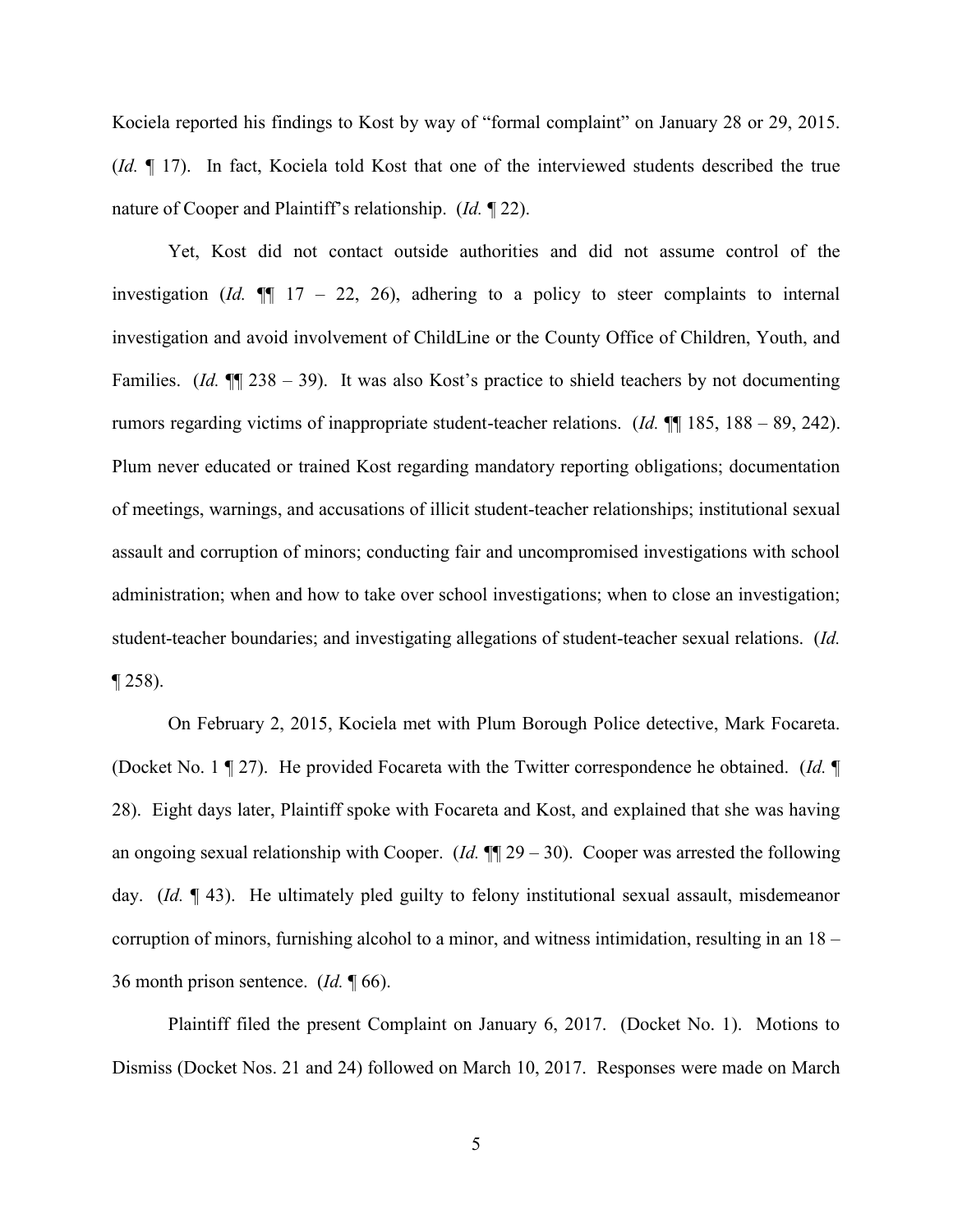31, 2017 (Docket Nos. 31 and 32), and a Reply thereto was docketed on April 21, 2017 (Docket No. 39). Given the dispositive nature of the Motions, the Court convened a hearing and held oral argument on May 10, 2017. (Docket No. 41). The matter is ripe for disposition.

## **III.STANDARD OF REVIEW**

Federal Rule of Civil Procedure 8(a)(2) requires that a complaint contain a short and plain statement of a claim, and show that the pleader is entitled to relief. Dismissal of a complaint or portion of a complaint is warranted under Federal Rule of Civil Procedure 12(b)(6) when a claimant fails to sufficiently state a claim upon which relief can be granted. Avoiding dismissal under Rule 12(b)(6) requires a pleading party's complaint to provide "enough factual matter" to allow the case to move beyond the pleading stage of litigation; the pleader must "'nudge his or her claims across the line from conceivable to plausible.'" *Phillips v. Cnty. of Allegheny*, 515 F.3d 224, 234 – 35 (3d Cir. 2008) (quoting *Bell Atlantic Co. v. Twombly*, 550 U.S. 544, 556, 570 (2007)).

In assessing the merits of a claim subject to a motion to dismiss, a court must engage in a two-part analysis. *Fowler v. UPMC Shadyside*, 578 F.3d 203, 210 – 11 (3d Cir. 2009). First, factual and legal elements of a claim must be distinguished. *Id.* Second, it must be determined whether the facts as alleged support a "plausible claim for relief." *Id.* In making the latter determination, the court must be mindful that the matter pleaded need not include "detailed factual allegations," *Phillips*, 515 F.3d at 231 (quoting *Twombly*, 550 U.S. at 555), and the court must construe all alleged facts, and draw all inferences gleaned therefrom, in the light most favorable to the non-moving party. *Id.* at 228 (citing *Worldcom, Inc. v. Graphnet, Inc.*, 343 F.3d 651, 653 (3d Cir. 2003)). Moreover, a pleading party need only "put forth allegations that 'raise a reasonable expectation that discovery will reveal evidence of the necessary element[s].'"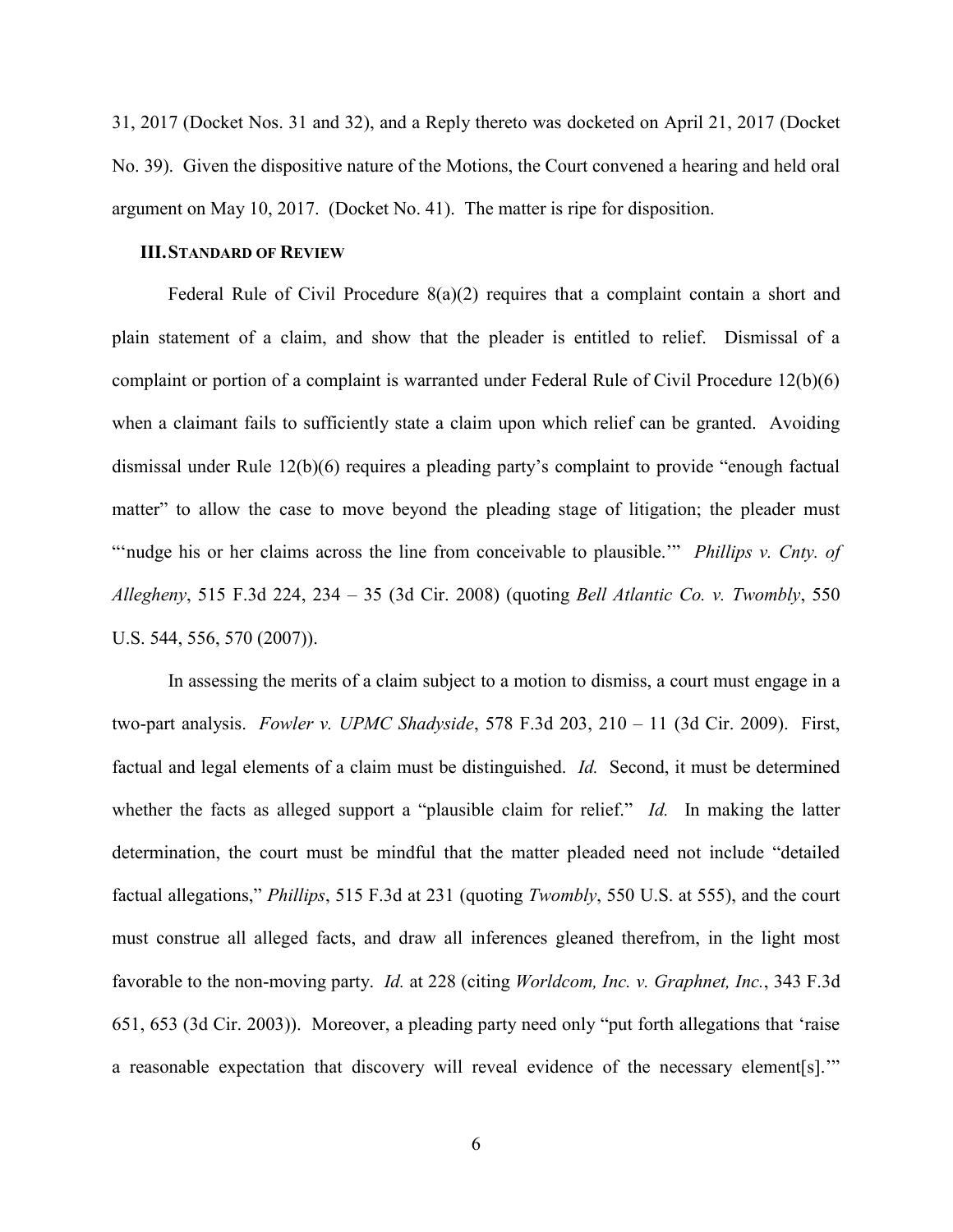*Fowler*, 578 F.3d at 213 (quoting *Graff v. Subbiah Cardiology Assoc., Ltd.*, 2008 WL 2312671 (W.D. Pa. June 4, 2008)). A well-pleaded complaint, even when "it strikes a savvy judge that actual proof of…facts is improbable," will not be dismissed as long as the pleader demonstrates that his or her claim is plausible. *Phillips*, 515 F.3d at 234 (quoting *Twombly*, 550 U.S. at 555 – 56).

Nevertheless, the facts provided do need to raise the expectation of relief above a purely speculative level, and must include more than "labels and conclusions, and a formulaic recitation of the elements of a cause of action." *Phillips*, 515 F.3d at 231 – 32 (quoting *Twombly*, 550 U.S. at  $554 - 56$ ). Rule  $8(a)(2)$  "requires a 'showing' rather than a blanket assertion of an entitlement to relief." *Id.* at 232. "[T]hreadbare recitals of the elements of a cause of action, supported by mere conclusory statements, do not suffice." *Fowler*, 578 F.3d at 211 (quoting *Ashcroft v. Iqbal*, 556 U.S. 662, 678 (2009)).

## **IV.DISCUSSION**

### **A. Count I**

In her Complaint, Plaintiff asserts claims under 42 U.S.C. § 1983 against both Plum and Kost. (Docket No. 1 at  $27 - 34$ ). Specifically, Plaintiff argues that – under the Fourteenth Amendment – she has a liberty interest in her bodily integrity and the right to be free from sexual assault, that her rights were clearly defined at the time of the events at issue, and that she was denied due process when her rights were violated as a direct result of the deliberate indifference of Plum and Kost. (*Id.* at 27). Plaintiff's claims are grounded in the state-created danger and failure to investigate theories of liability, as well as the holding in *Monell v. Dep't of Soc. Servs. of City of N.Y.*, 436 U.S. 658 (1978). (*Id.* at 27 – 34). In defense, Plum and Kost deny that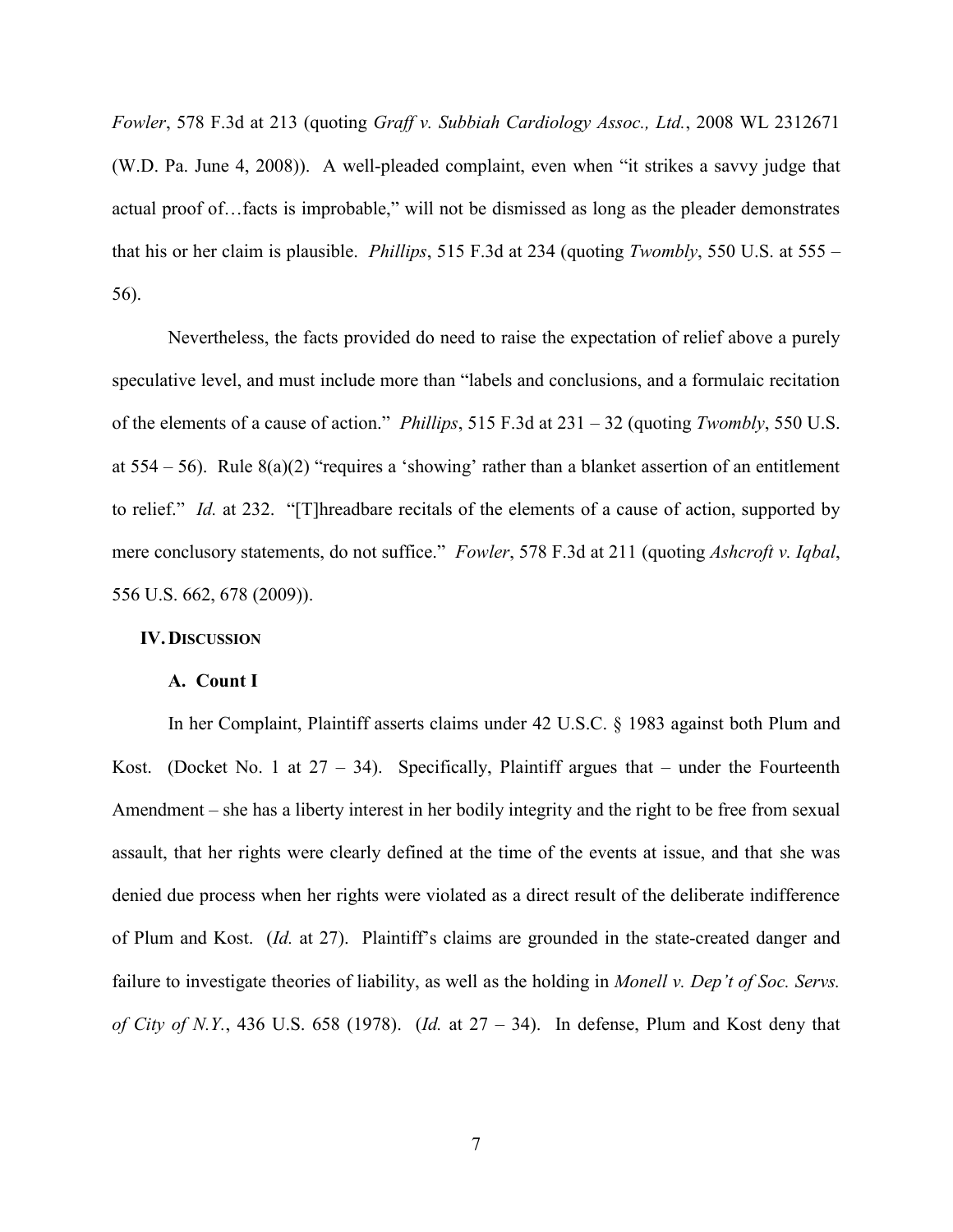Plaintiff has pled facts sufficient to sustain her Fourteenth Amendment claim under these theories.

42 U.S.C. § 1983 provides that:

Every person who, under color of any statute, ordinance, regulation, custom, or usage, of any State or Territory or the District of Columbia, subjects, or causes to be subjected, any citizen of the United States or other person within the jurisdiction thereof to the deprivation of any rights, privileges, or immunities secured by the Constitution and laws, shall be liable to the party injured in an action at law….

Section 1983 serves as a means of vindicating violations of federal constitutional and statutory rights. *Groman v. Twp. of Manalapan*, 47 F.3d 628, 633 (3d Cir. 1995). In order to properly state a valid § 1983 claim, a plaintiff must demonstrate that a person acting under color of law violated enumerated constitutional or statutory rights. *Berg v. Cnty. of Allegheny*, 219 F.3d 261, 268 (3d Cir. 2000). "'The first step in evaluating a section 1983 claim is to identify the exact contours of the underlying right said to have been violated and to determine whether the plaintiff has alleged a deprivation of a constitutional right at all.'" *Dorley v. South Fayette Twp. Sch. Dist.*, 129 F.Supp.3d 220, 226 (W.D. Pa. 2015) (quoting *Nicini v. Morra*, 212 F.3d 798, 806 (3d Cir. 2000)).

## *1. Substantive Due Process*

 $\overline{a}$ 

To the extent that Plaintiff is alleging due process violations, 3 the Court notes that the Fourteenth Amendment "provides procedural and substantive protections to citizens by ensuring

<sup>3</sup> Plaintiff makes a passing reference to the deprivation of "equal protection rights" in Count I of the Complaint. (Docket No. 1 ¶ 234). A Constitutional right to freedom from sexual discrimination, including "sexual harassment perpetrated by government officials in a public school," is conferred by the Equal Protection Clause of the Fourteenth Amendment. *S.K. v. N. Allegheny Sch. Dist.*, 168 F.Supp.3d 786, 812 (W.D. Pa. 2016). The Third Circuit Court of Appeals has previously recognized that in order to "'bring a successful claim under 42 U.S.C. § 1983 for a denial of equal protection, plaintiffs must prove the existence of purposeful discrimination.'" *Suber v. Guinta*, 927 F.Supp.2d 184, 201 (E.D. Pa. 2013) (quoting *Andrews v. Phila.*, 895 F.2d 1469, 1478 (3d Cir. 1990)). He or she must show that they were treated differently than other similarly situated individuals. *Id.* Defendants do not argue in their Motions to Dismiss that Plaintiff has failed to make such a showing. Nonetheless, it is apparent to the Court that Plaintiff has not pled a cause of action pertaining to violation of equal protection rights.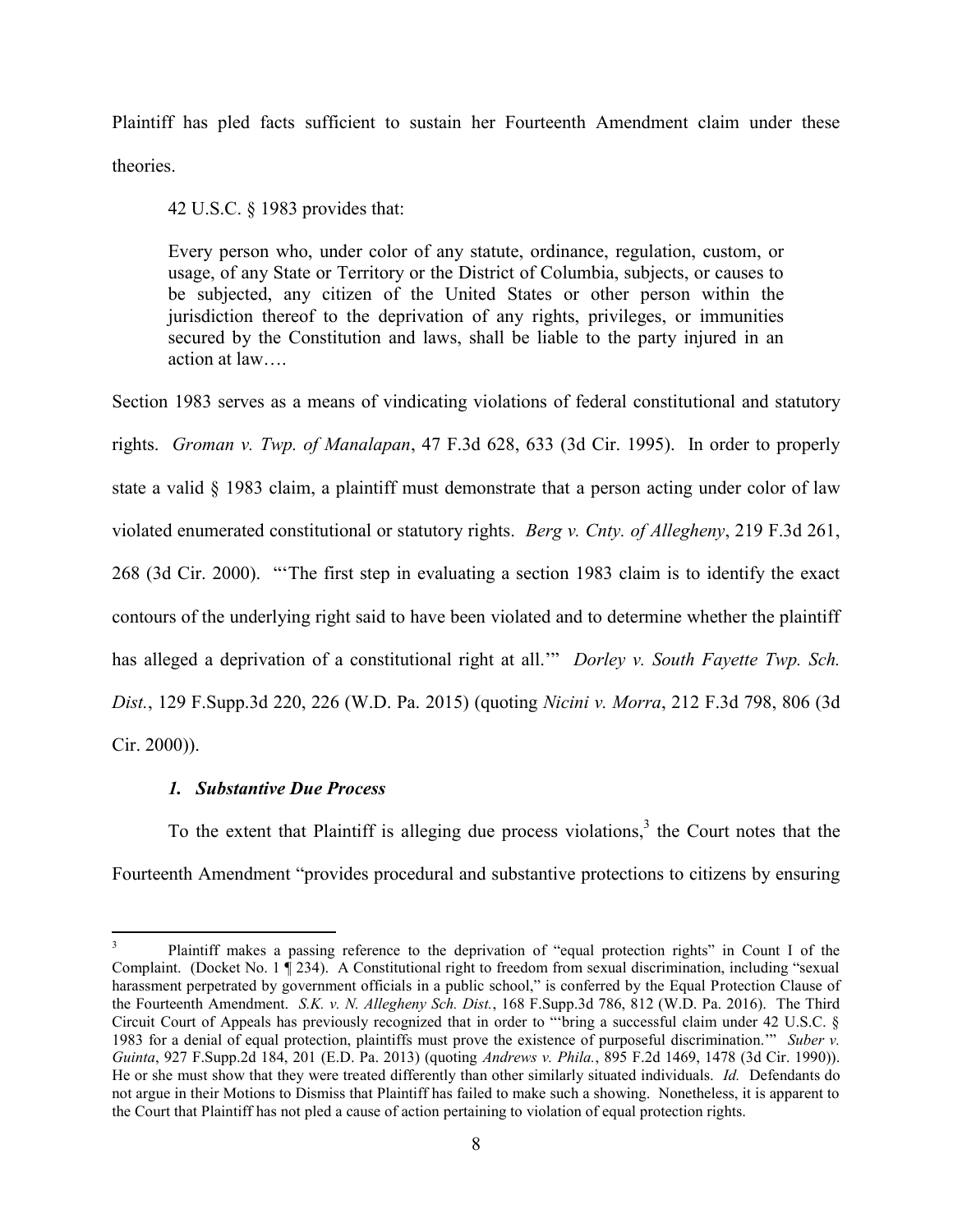that states shall not 'deprive any person of life, liberty, or property, without due process of law.'" *Dorley*, 129 F.Supp.3d at 226 (quoting U.S. Const. amend. XIV, § 1). However, it has generally been held that the Fourteenth Amendment imposes no obligation upon government or government officials to intervene to protect citizens from private violence. *Fetterman v. Westmoreland Cnty. Childrens Bureau*, -- F.App'x --, 2017 WL 888216, at \*3 (3d Cir. 2017) (citing *DeShaney v. Winnebago Cnty. Dep't of Soc. Servs.*, 486 U.S. 189, 196 – 97 (1989)). Deprivation of bodily integrity "does not have distinct legal standing on its own." *Dorley*, 129 F.Supp.3d at 231 (citing *Phillips v. Cnty. of Allegheny*, 515 F.3d 224, 235 (3d Cir. 2008)). Thus, the state-created danger theory was conceived as a narrow exception to address situations in which "the state acts in a way that makes a person substantially more vulnerable to injury from another source than he or she would have been in the absence of the state intervention.'" *Fetterman*, 2017 WL 888216, at \*3 (quoting *Schieber v. City of Phila.*, 320 F.3d 409, 416 (3d Cir. 2003)).

In order for Plaintiff to state a substantive due process claim under the state-created danger theory of liability, the following must be shown:

(1) the harm ultimately caused was foreseeable and fairly direct; (2) a state actor acted with a degree of culpability that shocks the conscience; (3) a relationship between the state and the plaintiff existed such that the plaintiff was a foreseeable victim of the defendant's acts… and (4) a state actor affirmatively used his or her authority in a way that created a danger to the citizen or that rendered the citizen more vulnerable to danger than had the state not acted at all.

*Dorley*, 129 F.Supp.3d at 232 (quoting *Bright v. Westmoreland Cnty.*, 443 F.3d 276, 281 (3d Cir. 2006)).

As to the first element, foreseeability "requires that officials were actually aware, and thus on notice, of the risk of harm." *Id.* at 233 (citing *Henry v. City of Erie*, 728 F.3d 275, 282 (3d Cir. 2013)). "Fairly direct" refers to actions that cannot be "'separated from the ultimate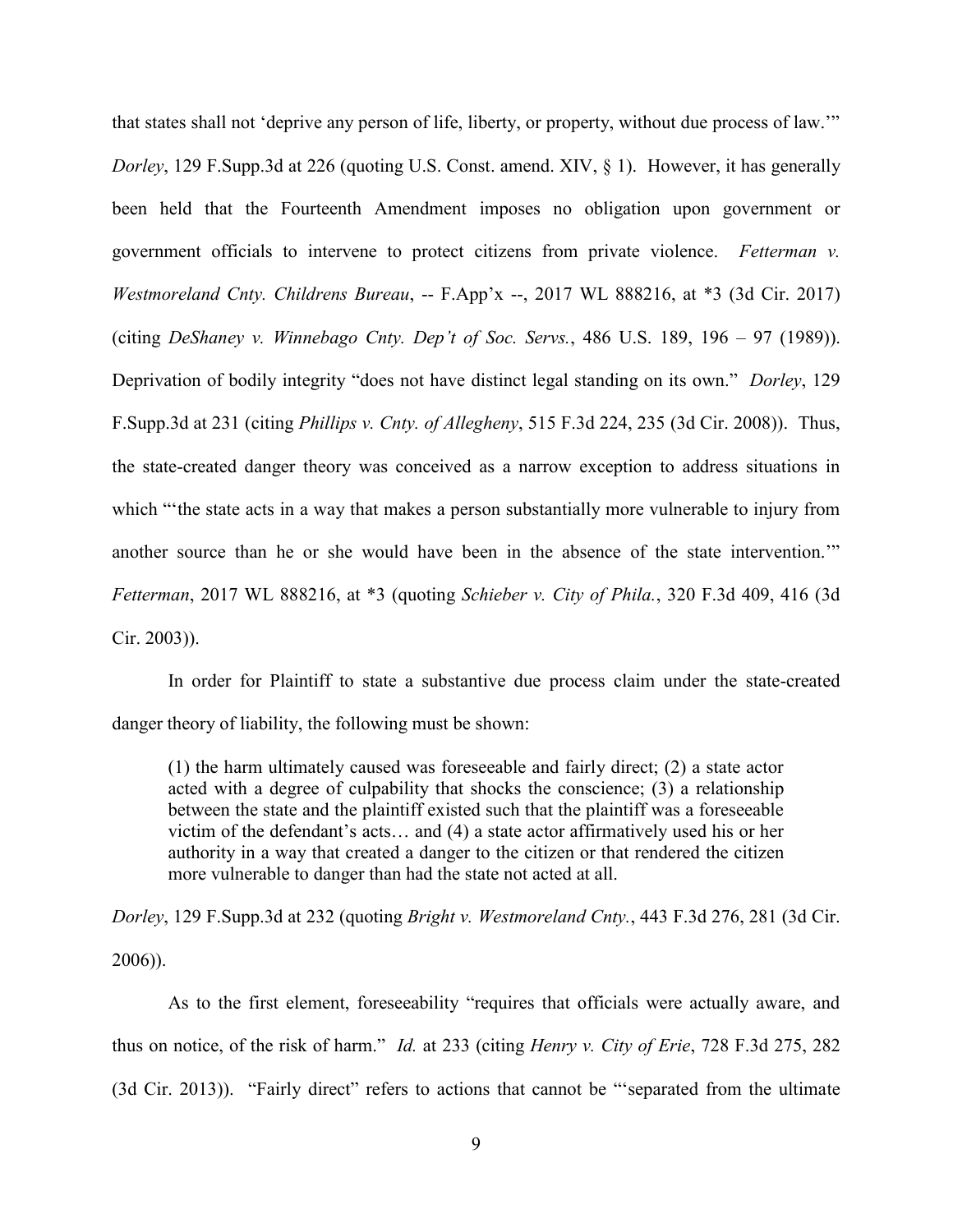harm by a lengthy period of time and intervening forces and actions.'" *Id.* (quoting *Henry*, 728 F.3d at 285). Plaintiff alleges that Kost was aware of Ruggieri's misconduct at least as early as the December 2011 meeting with Superintendent Naccarati and Solicitor Price. It is also averred that Kost had knowledge of multiple reports of Ruggieri's misconduct from several other sources. Cooper's activities with Plaintiff were then brought to light on or about January 28 or 29, 2015, by which time, Cooper was actively sexually abusing Plaintiff. Accordingly, Kost clearly had knowledge that students in the school were at risk of harm by a sexually predatory teacher. In knowing of this risk, any action to hamper a full investigation, in this Court's estimation, constitutes a fairly direct cause of harm.

Plaintiff alleges that the pervasive rumors of student-teacher impropriety at Plum Borough High School, and the efforts by Kost and administrative officials to downplay and conceal same, provided Cooper with the cover necessary to engage in continued inappropriate contact with students. (Docket No. 1 ¶¶ 262). Indeed, Plaintiff avers that it was the practice of Plum to allow Kost to encourage internal investigation of illicit student-teacher relationships, and to discourage involvement of the police department or other outside authority in order to protect teachers. (*Id.* ¶¶ 239). As previously noted by the Court at oral argument, there was an affirmative duty on the part of law enforcement<sup>4</sup> to report suspected child abuse pursuant to Pennsylvania's Child Protective Services Law,<sup>5</sup> 23 Pa. Cons. Stat. § 6301, *et seq.* (Docket No.

 $\overline{a}$ 

<sup>4</sup> Similarly, there is an affirmative duty upon teachers to make such reports. *Swanger v. Warrior Run Sch. Dist.*, 2012 WL 2395675, at \*3 n. 2 (M.D. Pa. June 25, 2012). *See also* footnote 5, *infra*.

<sup>5</sup> Pennsylvania's Child Protective Services Law has been in existence in some form since November 26, 1975, and instituted procedures concerning the investigation and reporting of potential abuse. *V.B.T. v. Family Servs. of Western Pa.*, 705 A.2d 1325, 1335 – 36 (Pa. Super. Ct. 1998); *Commw. v. Ritchie*, 502 A.2d 148, 151 (Pa. 1985). The current iteration states that:

**Purpose.--**It is the purpose of this chapter to encourage more complete reporting of suspected child abuse; to the extent permitted by this chapter, to involve law enforcement agencies in responding to child abuse; and to establish in each county protective services for the purpose of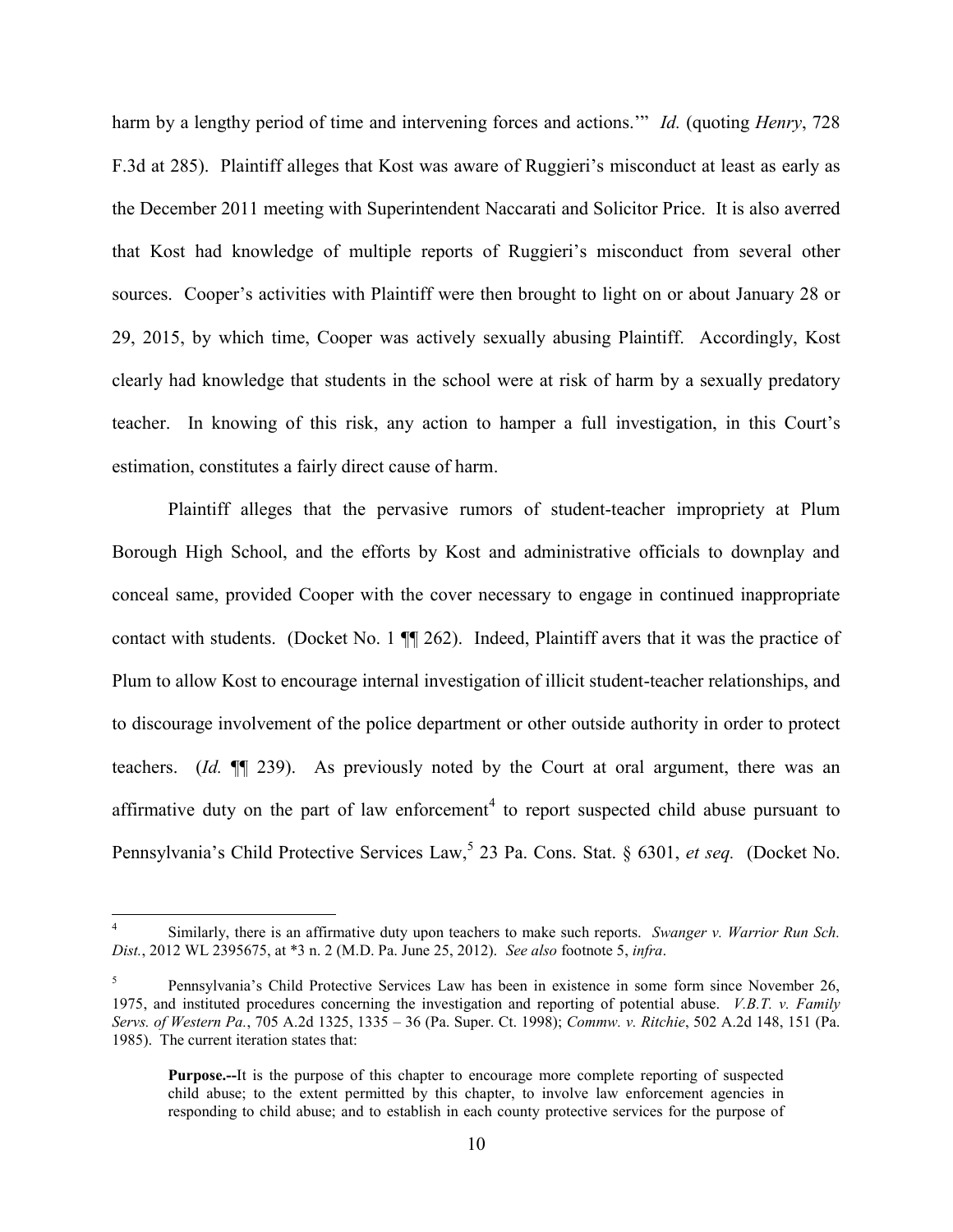investigating the reports swiftly and competently, providing protection for children from further abuse and providing rehabilitative services for children and parents involved so as to ensure the child's well-being and to preserve, stabilize and protect the integrity of family life wherever appropriate or to provide another alternative permanent family when the unity of the family cannot be maintained. It is also the purpose of this chapter to ensure that each county children and youth agency establish a program of protective services with procedures to assess risk of harm to a child and with the capabilities to respond adequately to meet the needs of the family and child who may be at risk and to prioritize the response and services to children most at risk.

23 Pa. Cons. Stat. § 6302. Further, § 6303 of the law provides as follows:

**"Person responsible for the child's welfare."** A person who provides permanent or temporary care, supervision, mental health diagnosis or treatment, training or control of a child in lieu of parental care, supervision and control.

**"Police department."** A public agency of a political subdivision having general police powers and charged with making arrests in connection with the enforcement of criminal or traffic laws.

#### **"Sexual abuse or exploitation."** Any of the following:

(1) The employment, use, persuasion, inducement, enticement or coercion of a child to engage in or assist another individual to engage in sexually explicit conduct, which includes, but is not limited to, the following:

(i) Looking at the sexual or other intimate parts of a child or another individual for the purpose of arousing or gratifying sexual desire in any individual.

(ii) Participating in sexually explicit conversation either in person, by telephone, by computer or by a computer-aided device for the purpose of sexual stimulation or gratification of any individual.

(iii) Actual or simulated sexual activity or nudity for the purpose of sexual stimulation or gratification of any individual.

(iv) Actual or simulated sexual activity for the purpose of producing visual depiction, including photographing, videotaping, computer depicting or filming.

This paragraph does not include consensual activities between a child who is 14 years of age or older and another person who is 14 years of age or older and whose age is within four years of the child's age.

Additionally, the Court notes that:

 $\overline{a}$ 

**(a) Mandated reporters.--**The following adults shall make a report of suspected child abuse, subject to subsection (b), if the person has reasonable cause to suspect that a child is a victim of child abuse:

- (4) A school employee.
- …

(7) An individual paid or unpaid, who, on the basis of the individual's role as an integral part of a regularly scheduled program, activity or service, is a person responsible for the child's welfare or has direct contact with children.

(9) A peace officer or law enforcement official.

…

### **(b) Basis to report.--**

…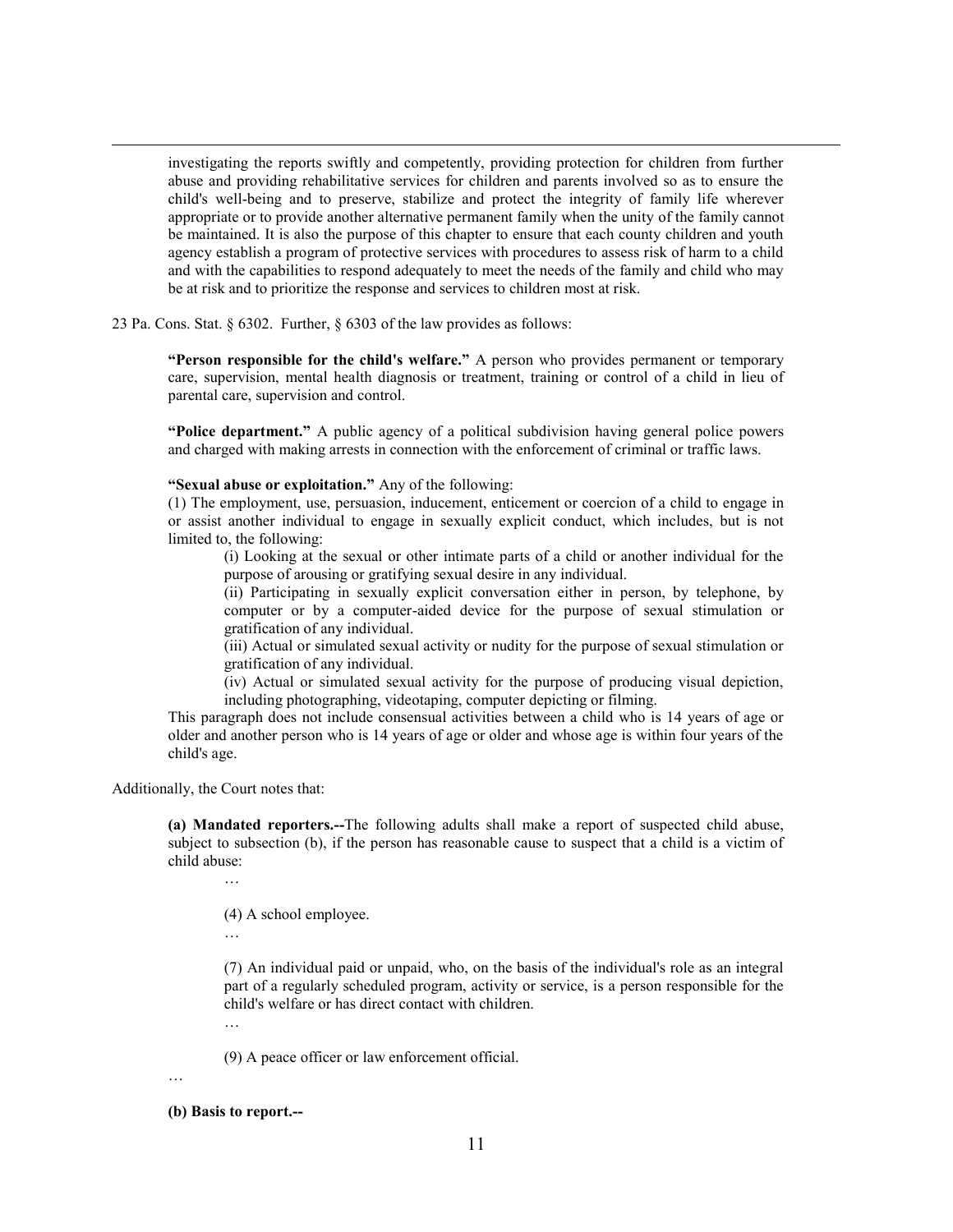42 at  $22 - 23$ ). The record before the Court does not reference reporting, here. Thus, the customs, practices, and policies of Plum and Kost created an opportune environment for abuse. (*Id.* ¶ 263). Viewed in the light most favorable to Plaintiff, these allegations of fact demonstrate that the harm to Plaintiff was not only foreseeable, but fairly direct. The first element has, therefore, been satisfied.

The second element necessitates allegations of fact which suggest state officials acted with deliberate indifference or the intent to cause harm. *Dorley*, 129 F.Supp.3d at 234 (citing *Schieber v. City of Phila*., 320 F.3d 409, 419 (3d Cir. 2003)). However, when the circumstances are such that a state actor had adequate time to deliberate on his or her actions, a showing of deliberate indifference will suffice to demonstrate a level of culpability that shocks the conscience. *Patrick v. Great Valley Sch. Dist.*, 296 F.App'x 258, 261 (3d Cir. 2008) (citing *Phillips*, 515 F.3d at 240).

Ruggieri was involved in inappropriate relationships with female students beginning at least as far back as 2011, and continuing through 2015. (Docket No. 1  $\P$  68 – 183). During this time, Cooper began his relationship with Plaintiff. Cooper had also been reprimanded previously

 $\overline{a}$ 

(iii) A person makes a specific disclosure to the mandated reporter that an identifiable child is the victim of child abuse.

<sup>(1)</sup> A mandated reporter enumerated in subsection (a) shall make a report of suspected child abuse in accordance with section 6313 (relating to reporting procedure), if the mandated reporter has reasonable cause to suspect that a child is a victim of child abuse under any of the following circumstances:

<sup>(</sup>i) The mandated reporter comes into contact with the child in the course of employment, occupation and practice of a profession or through a regularly scheduled program, activity or service.

<sup>(</sup>ii) The mandated reporter is directly responsible for the care, supervision, guidance or training of the child, or is affiliated with an agency, institution, organization, school, regularly established church or religious organization or other entity that is directly responsible for the care, supervision, guidance or training of the child.

<sup>23</sup> Pa. Cons. Stat. § 6311. When acting in good faith, those individuals filing reports pursuant to the law are entitled to immunity from civil liability. *Feistl v. Luzerne Intermediate Unit*, 2016 WL 1162325, at \* 7 (M.D. Pa. Mar. 24, 2016). In spite of Kost's mandatory duty to report, and the immunity which flows from the proper execution of this duty, there is no indication that Kost made reports in conformity with the law.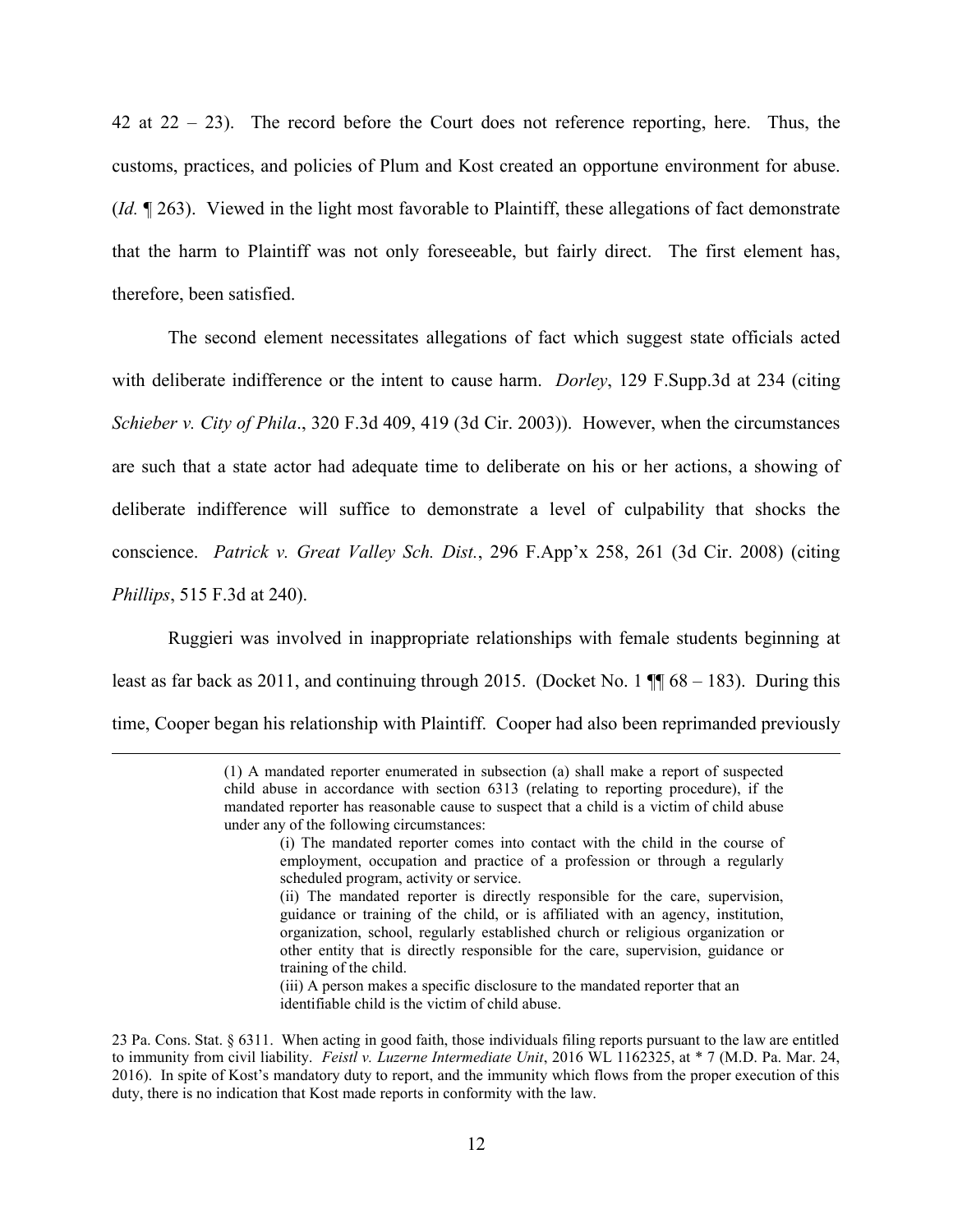for improper contact with students. (Docket No.  $1 \nparallel 12$ ). As the school resource officer for approximately 13 years, Kost allegedly had longstanding knowledge of Cooper and Ruggieri's propensities. (*Id.* ¶¶ 7, 86 – 87, 101). Nonetheless, Kost – in conjunction with school administrators – allegedly acted to hide rumors of Ruggieri's misconduct, dissuade reporting of same, and avoid outside investigations over a lengthy period of time. (*Id.*  $\P$  17 – 22, 26, 100 – 01,  $109 - 10$ ,  $132 - 33$ ,  $185$ ,  $188 - 89$ ,  $238 - 39$ ,  $242$ ). To say that Kost had ample opportunity to deliberate his course of action, based upon the allegations of Plaintiff – is an understatement. As the requisite degree of culpability has an inverse relationship with time, his deliberate indifference is enough to "shock the conscience."

Deliberate indifference exists when a party has consciously disregarded a substantial risk of serious harm, or when a risk of harm is so patently obvious that that party should have known of it. *L.R. Sch. Dist. of Phila.*, 836 F.3d 235, 246 (3d Cir. 2016). Assuming the truth of the facts as asserted by Plaintiff, as this Court must, the deliberate cover-up of the sexual indiscretions of a prominent teacher over a period of years creates a substantial risk of serious harm to students like Plaintiff.<sup>6</sup> If Kost was not aware of this risk, he should have been, especially given his role as the school resource officer and liaison with the police department<sup>7</sup>, and what should have been

 $\overline{a}$ 

<sup>6</sup> Citing *Bright v. Westmoreland Cnty.*, 443 F.3d 276, 283 – 84 (3d Cir. 2006), Plum believes that Plaintiff is arguing "emboldenment" of Cooper by failure to act against Ruggieri, and that such a claim is not a proper basis for liability. (Docket No. 22 at 17). The Court finds the present case to be factually distinguishable because, unlike *Bright*, wherein the defendant allegedly failed to act with sufficient urgency to prevent harm, Kost allegedly took affirmative steps to conceal inappropriate conduct and dissuade reporting of same. Thus, the "emboldenment" argument is unavailing, here.

<sup>7</sup> At oral argument, counsel for Kost explained that the "original purpose" of Kost's position was "not just to have somebody there as a measure of protection, but also intelligence in terms of issues that may come up with students." (Docket no. 42 at  $5 - 6$ ).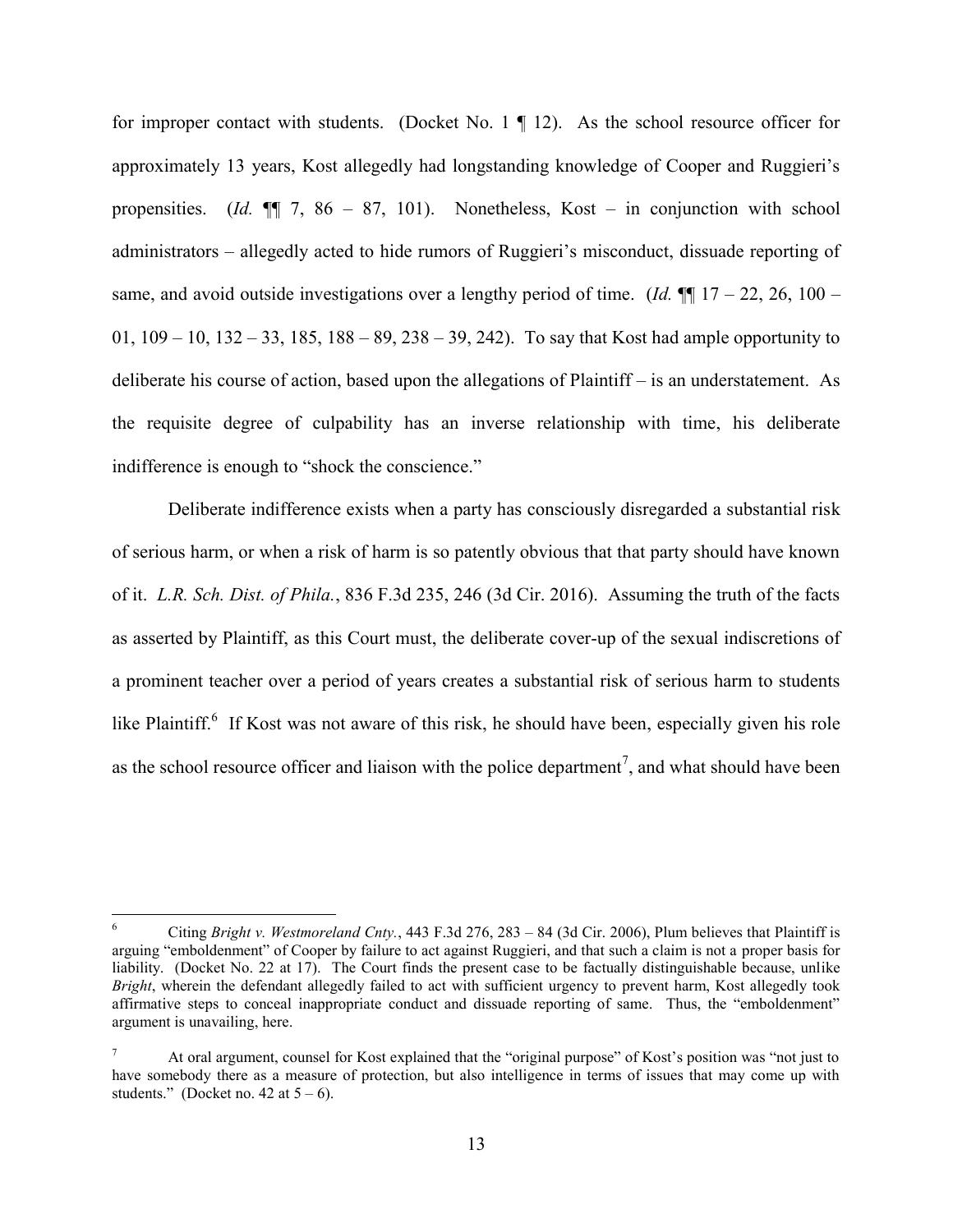his training in that role<sup>8</sup> and as a police officer<sup>9</sup>. Thus, the second element is satisfied at this stage in the litigation.

With respect to the third element, "[i]n the state-created danger context, the relationship between a state and a plaintiff need not be 'custodial'… but rather requires contact between the parties such that the plaintiff was a foreseeable victim in tort." *Knellinger v. York Street Prop. Dev., LP*, 57 F.Supp.3d 462, 470 (E.D. Pa. 2014) (citing *Brown v. Commw. of PA, Dep't of Health Emergency Med. Servs. Training Inst.*, 318 F.3d 473, 479 (3d Cir. 2003)). As the school resource officer charged with liaising between the school district and police department and monitoring the well-being of the students, Kost's attempts to obscure Ruggieri's conduct from scrutiny would clearly have the effect of endangering students, particularly with respect to predatory conduct by other problem teachers. As the non-moving party, Plaintiff's allegations of fact are sufficient to meet the third element, in this Court's estimation.

 $\overline{a}$ 

<sup>8</sup> The Court notes that the National Association of School Resource Officers provides courses and training programs for school-based law enforcement personnel, and was founded in 1991. National Association of School Resource Officers, https://nasro.org/ (last visited August 11, 2017). One recently listed program titled, "School Law Update," includes instruction on "Sexual Harassment Issues" and "Due Process and Civil Liability," and is taught by Professor of Constitutional Law, Bernard James, of Pepperdine University. *Id.* The cost for the eight-hour session is \$199.00. *Id.* The mailing address for Pennsylvania's state affiliate is also listed on the national association's website, as is the contact information for the President, Jeffrey Sgro of the South Fayette Township Police Department, and the Vice President, William Oslick of the Collier Township Police Department. *Id.*

<sup>9</sup> Although Kost was always a police officer employed by Plum, Plum benefited from monies paid pursuant to a "memorandum of understanding" between it and the school district, and had the support of a competent solicitor who could have advised and trained Kost. (Docket No. 42 at  $4 - 5$ , 23, 31). The Court notes that the Pennsylvania School Board Solicitors Association, a department of the Pennsylvania School Boards Association, provides support and educational materials for solicitors. PSBA, https://www.psba.org/legal/solicitors-association/ (last visited August 11, 2017). An article posted on the Association's website in October 2016 relates directly to the instant case: "School Resource Officers: What are Districts' Responsibilities?" *Id.* The Court also notes that the Pennsylvania Department of Education provides several examples of an acceptable memorandum of understanding for use in such situations. *See* Model Memorandum of Understanding, http://www.education.pa.gov/Documents/K-12/Safe%20Schools/Model%20Memorandum%20of%20Understanding%20with%20Law%20Enforcement%20Age ncy.pdf (last visited August 11, 2017) (explicitly outlines types of offenses for which reporting is required); Department of Education Office for Safe Schools Targeted Grants for School Resource Officer, Municipality/Police Department Request for Application 2017-2018, http://www.education.pa.gov/Documents/K-12/Safe%20Schools/ Safe%20Schools%20Targeted%20Grants/2017-2018/2017-2018%20Safe%20Schools%20Initiative%20-%20Munic ipality%20SRO%20-%20RFA.pdf (last visited August 11, 2017) (providing two acceptable example memoranda of understanding).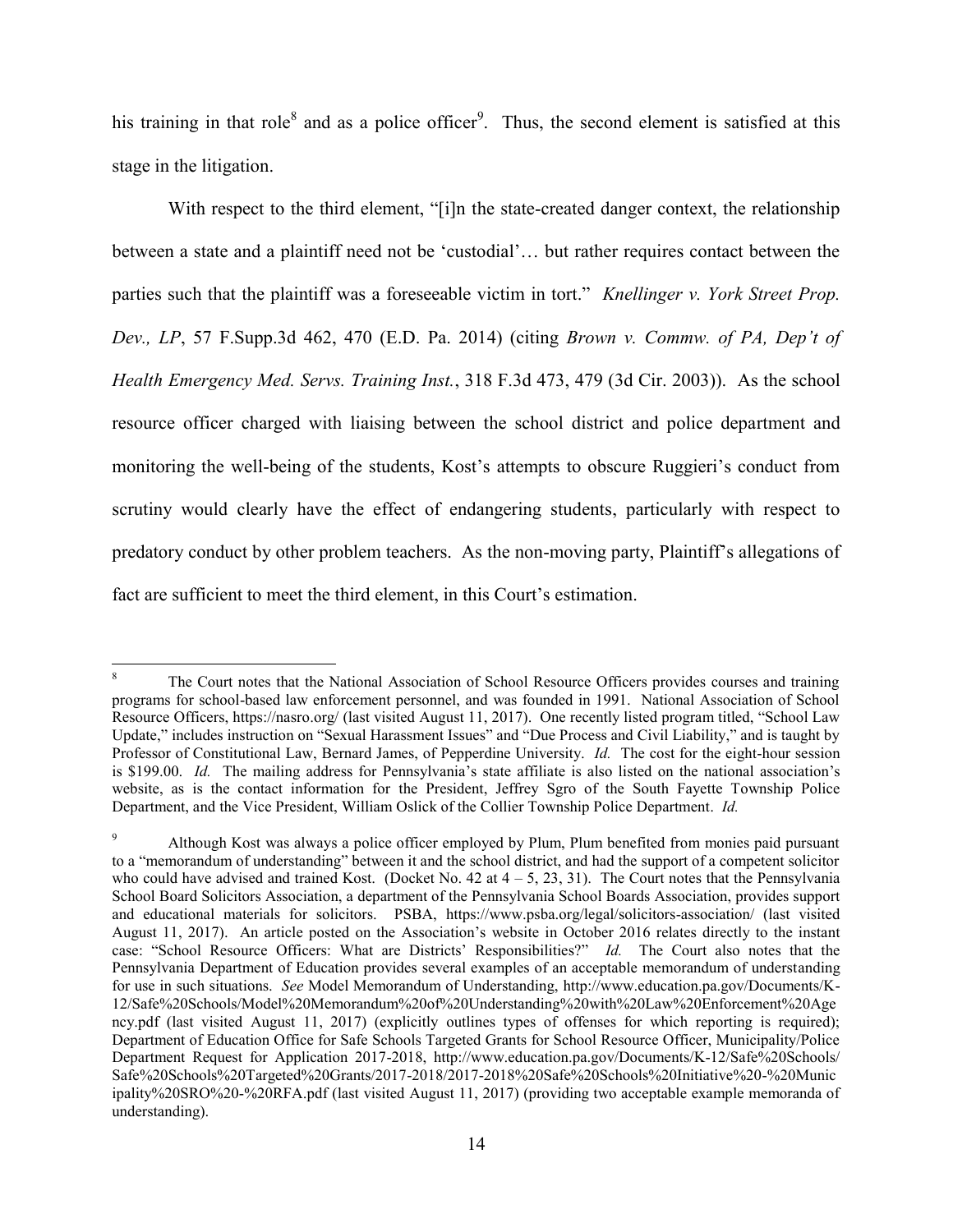Finally, as to the fourth element, affirmative action does not encompass omissions or inaction. *Dorley*, 129 F.Supp.3d at 237. The failure to act is not the affirmative exercise of authority. *Id.* (citing *Morrow v. Balaski*, 719 F.3d 160, 178 (3d Cir. 2013)). To this end, a district court must determine whether state actors "created or increased the risk," as opposed to whether they merely "might have done more" to prevent harm. *Id.* Here, the Complaint clearly demonstrates that:

- Cooper had a history of inappropriate contact with students;
- rumors had persisted for years regarding Ruggieri's improper relationships with students;
- Kost was well aware of the rumors surrounding Ruggieri; and
- Kost took steps to dissuade high school personnel from reporting such rumors and kept investigations of improper conduct within the school.

Hence, no reports were made in accordance with Pennsylvania's Child Protective Services Law. Kost's efforts to prevent Ruggieri's activities from coming to light placed students – like Plaintiff – at greater risk than had he not attempted to protect a notoriously predatory teacher. Accordingly, the fourth element has been established.

## *2. Municipal Liability*

Plaintiff also attempts to extend her substantive due process claim against Kost to Plum Borough, arguing that Plum's policies and customs resulted in the allegedly harmful conduct by Kost. Courts recognize that municipal government units may constitute "persons" against whom a claim may be raised under § 1983. *Jackson v. City of Erie Police Dep't*, 570 F.App'x 112, 114 n. 2 (3d Cir. 2014). However, a plaintiff cannot premise liability upon a theory of *respondeat superior* or vicarious liability. *A.M. ex rel. J.M.K. v. Luzerne Cnty. Juvenile Det. Ctr.*, 372 F.3d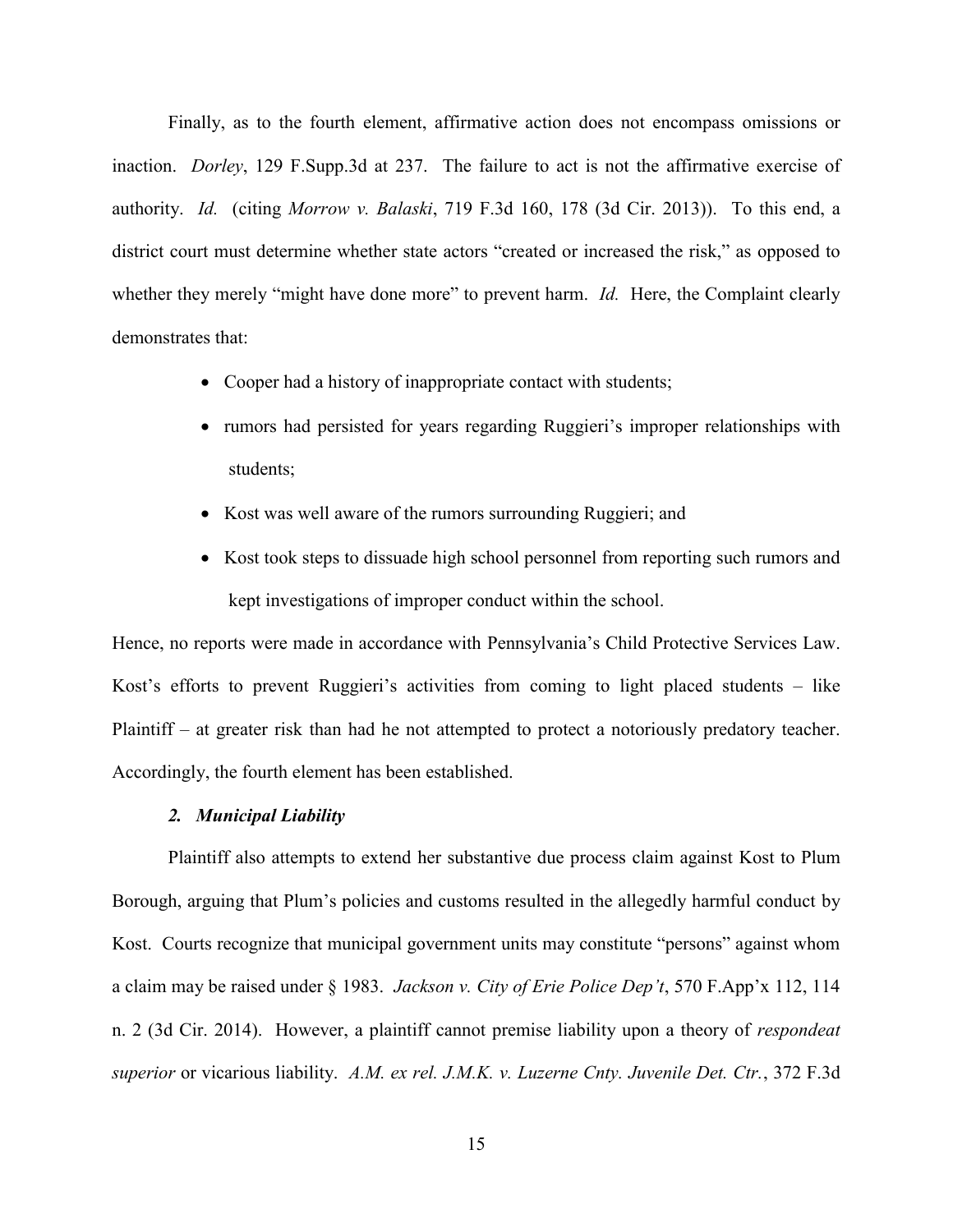572, 580 (3d Cir. 2004). "A 'person' is not the 'moving force behind the constitutional violation' of a subordinate, unless that 'person' – whether a natural one or a municipality – has exhibited deliberate indifference to the plight of the person deprived." *Sample v. Diecks*, 885 F.2d 1099, 1118 (3d Cir. 1989) (quoting *City of Canton, Ohio v. Harris*, 489 U.S. 378, 389 (1989)). Thus, in order to demonstrate municipal liability for a constitutional violation under § 1983, a claimant must identify a municipal policy<sup>10</sup> or custom<sup>11</sup> that caused same. *Id.* (citing *Bd. of Cnty. Comm'rs of Bryan Cnty., Okla. v. Brown*, 520 U.S. 397, 403 (1997)); *Williams v. Guard Bryant Fields*, 535 F.App'x 205, 210 – 11 (3d Cir. 2013).

Courts have identified three fact patterns whereby the acts of municipal personnel may be imputed to a policy or custom of a municipal entity, rendering the municipal entity liable under § 1983: (1) "where 'the appropriate officer or entity promulgates a generally applicable statement of policy and the subsequent act complained of is simply an implementation of that policy;'" (2) "where 'no rule has been announced as policy but federal law has been violated by an act of the policymaker itself;'" and (3) "where the policymaker has failed to act affirmatively at all, though the need to take some action to control the agents of the government 'is so obvious, and the inadequacy of existing practice so likely to result in the violation of constitutional rights, that the policymaker can reasonably be said to have been deliberately indifferent to the need.'" *Natale v. Camden Cnty. Corr. Facility*, 318 F.3d 575, 584 (3d Cir. 2003) (quoting *Bryan Cnty.*, 520 U.S. at 417 – 18). The inquiry does not end there; a claimant must then establish that the municipal

<sup>10</sup> "A policy is made 'when a decisionmaker possessing final authority to establish municipal policy with respect to the action issues a final proclamation, policy, or edict.'" *Natale*, 318 F.3d at 584 (quoting *Kneipp v. Tedder*, 95 F.3d 1199, 1212 (3d Cir. 1996)).

<sup>&</sup>lt;sup>11</sup> A custom "is an act 'that has not been formally approved by an appropriate decisionmaker,' but that is 'so widespread as to have the force of law.'" *Natale*, 318 F.3d at 584 (quoting *Bd. of Cnty. Comm'rs of Bryan Cnty., Okla. v. Brown*, 520 U.S. 397, 404 (1997)). A custom may be shown with evidence of "knowledge and acquiescence." *Mori v. Allegheny Cnty.*, 51 F.Supp.3d 558, 569 (W.D. Pa. 2014) (quoting *Fletcher v. O'Donnell*, 867 F.2d 791, 793 – 94 (3d Cir. 1989)).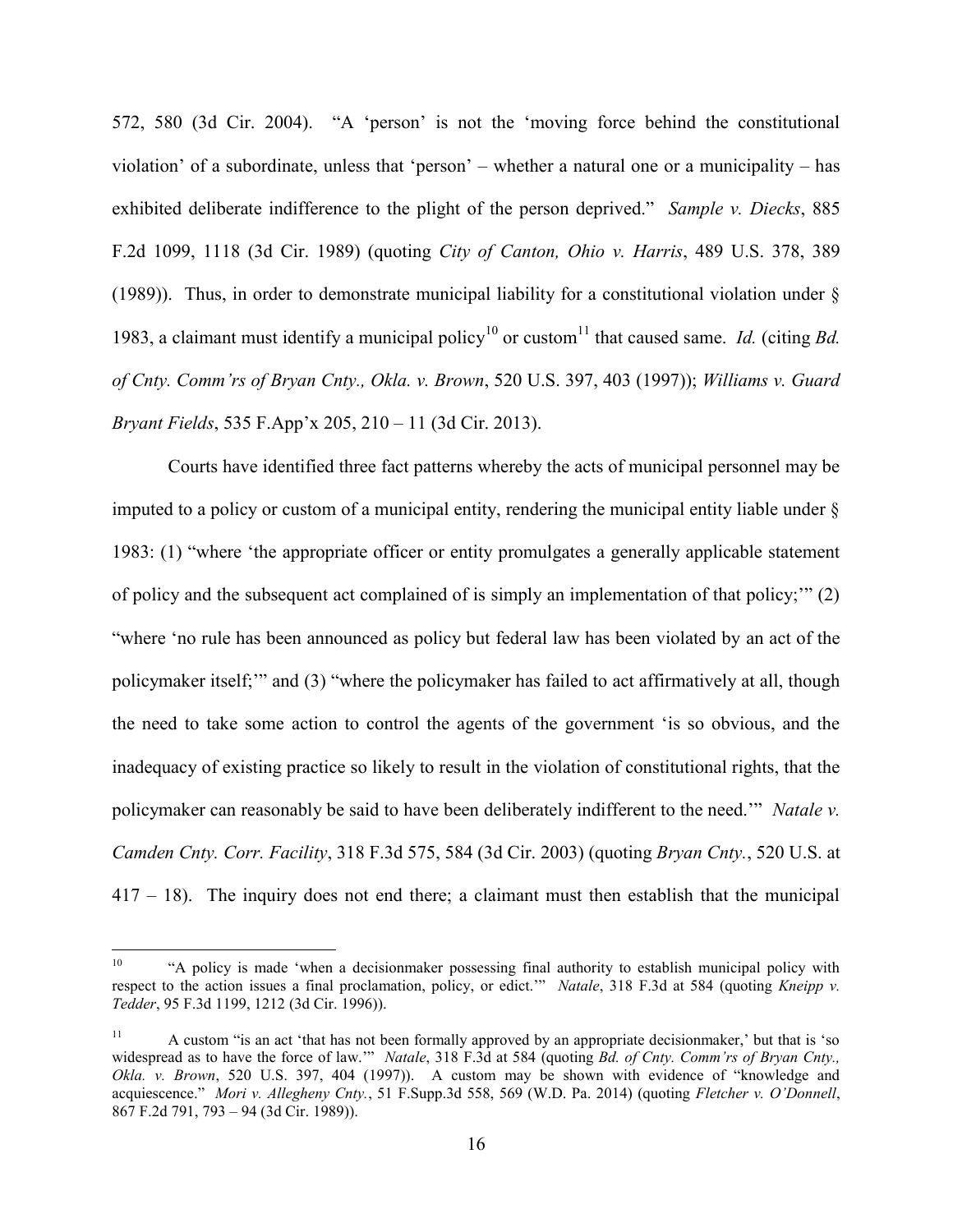policy or custom was the proximate cause of his or her injuries. *Kneipp*, 95 F.3d at 1213. A claimant "must demonstrate a 'plausible nexus' or 'affirmative link' between the municipality's policy or custom and the specific deprivation of constitutional rights at issue." *Id.* As long as the link is not too tenuous, the jury should be left to decide whether the municipal entity's policy or custom caused the alleged constitutional violation. *Id.*

Plaintiff proceeds under the third scenario, arguing that Plum is responsible for the activities of Kost due to a policy or custom "whereby their school resource officer would step aside and allow the Plum Borough School District to conduct its own compromised investigations of possible serious crimes, including sexual assault." (Docket No.1 ¶ 239). Plaintiff attempts to demonstrate the existence of deliberate indifference by way of Plum's alleged failure to train Kost. This failure to train must reflect Plum's "'deliberate indifference to the constitutional rights of its inhabitants.'" *Doe v. Southeast Delco Sch. Dist.*, 140 F.Supp.3d 396, 402 (E.D. Pa. 2015) (quoting *City of Canton, OH v. Harris*, 489 U.S. 378, 392 (1989)). To this end, a showing of awareness of, and acquiescence in, a pattern of constitutional violations, or of an obvious potential for such violations, will suffice. *Id.; Mann v. Palmerton Area Sch. Dist.*, 33 F.Supp.3d 530, 541 (M.D. Pa. 2014). *See also K.E. v. Dover Sch. Dist.*, 2016 WL 2897614, at \*6 (M.D. Pa. May 18, 2016) ("[I]naction subsequent to one or more complaints of sexual abuse conveyed directly…may also manifest deliberate indifference.").

Presently, Plaintiff alleges that Plum was aware of the need to protect district students from sexual abuse, vis-à-vis Pennsylvania's mandatory reporting laws, that Plum was aware of Kost's history of deficient documentation of school incidents (Docket No. 1 ¶ 185), and that in spite of this knowledge, Kost was not trained in numerous areas. (*Id.* ¶ 253). According to Plaintiff, this amounts to deliberate indifference. Viewing these allegations in the light most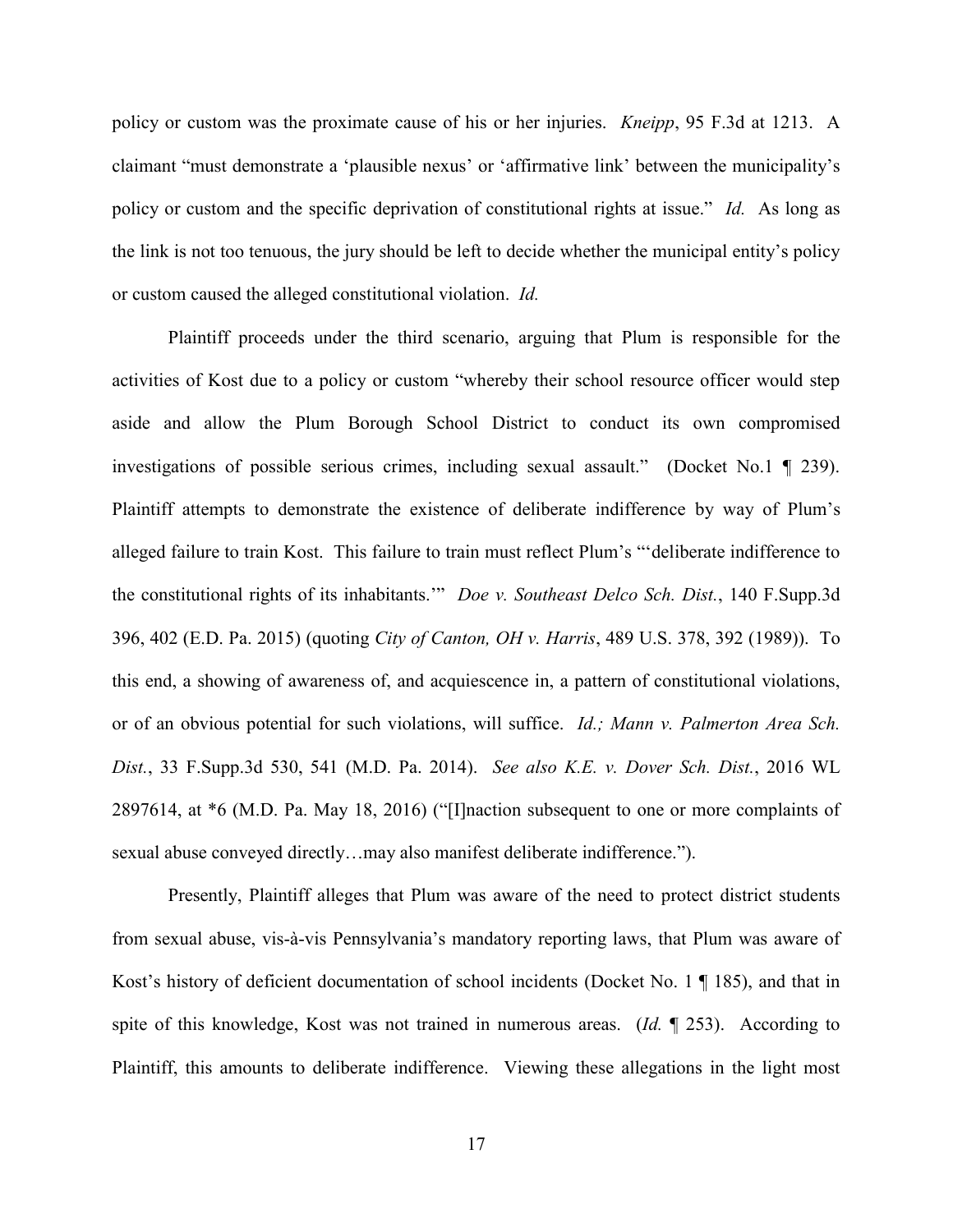favorable to the non-moving party, the Court finds that Plum was a moving force behind Plaintiff's injury – that Plaintiff's improper relationship with Cooper was a highly predictable consequence of a failure to train. *See Doe v. Southeast Delco Sch. Dist.*, 140 F.Supp.3d 396, 402 (E.D. Pa. 2015) (In light of Pennsylvania's mandatory reporting laws, and officials' knowledge of the need to protect students from sexual abuse, failure to act to implement more rigorous training and oversight amounts to deliberate indifference); *K.E.*, 2016 WL 2897614, at \*7 ("The averred facts support an inference that District policymakers were actually or constructively aware of student reports…and of the potential for deficiencies in employee training."). Whether evidence of same can be produced will be resolved at a later stage of this litigation. *Id.* For now, Plaintiff has met her burden with respect to *Monell*. *See K.E.*, 2016 WL 2897614, at \*7 ("Notwithstanding some degree of provisional vagueness, 'discovery will reveal the precise roles of all involved,' and illuminate which District employees became privy to pertinent information and at what time."). *Cf. Nave v. Pennridge Sch. Dist.*, 185 F.Supp.3d 564 (E.D. Pa. 2016) (On cross-motions for summary judgment, the district court found in favor of defendants as to plaintiff's failure to train claim, because the record evidence did not show that sexual abuse by school staff was highly predictable, or that the failure to train actually caused the sexual abuse at issue).

## *3. Failure to Investigate/Reckless Investigation*

It is generally understood that the Third Circuit Court of Appeals has not explicitly recognized a claim for reckless investigation. *K.L.Q. v. Plum Borough Sch. Dist.*, 2016 WL 2892174, at \*6 (W.D. Pa. May, 17, 2016) (Lenihan, M.J.). Further, the "'contours of a standalone claim for failure to investigate are not well-defined within this Circuit.'" *Kelly v. Jones*, 148 F.Supp.3d 395, 400 (E.D. Pa. 2015) (quoting *Briscoe v. Jackson*, 2 F.Supp.3d 635, 645 n. 5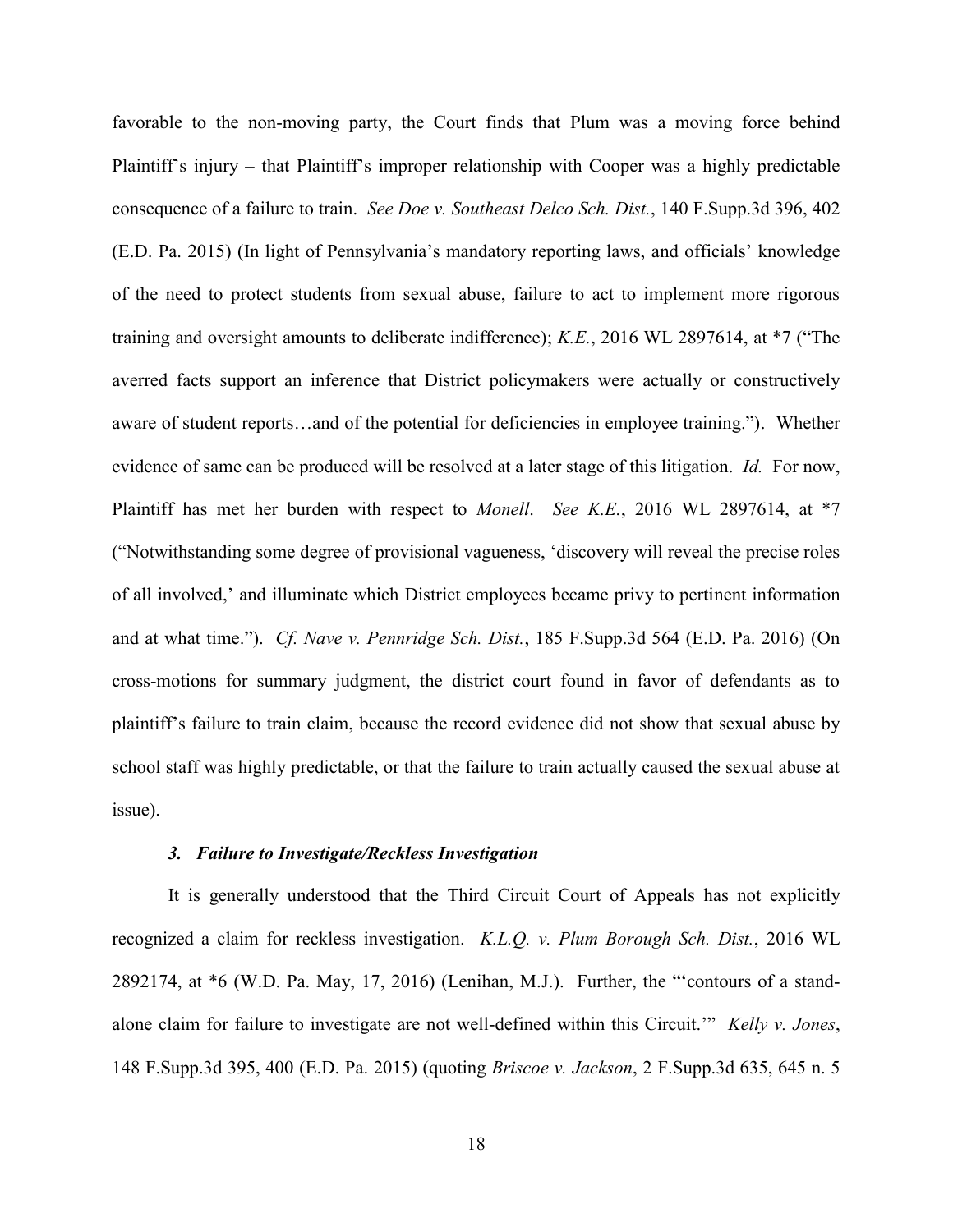(E.D. Pa. 2014)). Nonetheless, some courts have allowed such claims when a plaintiff shows that "'a police officer acted intentionally or recklessly, in a manner that shocks the conscience, in failing to investigate.'" *Id.* (quoting *Thomas v. Stanek*, 2015 WL 757574, at \*7 (W.D. Pa. Feb. 23, 2015) (McVerry, J.)). These claims are typically asserted under circumstances in which a police officer arrested the plaintiff without conducting an adequate investigation beforehand.<sup>12</sup> "'Failure to investigate is considered in tandem with the strength or weakness of the probable cause evidence.'" *Johnson v. Logan*, 2016 WL 7187842, at \*6 (W.D. Pa. Dec. 12, 2016) (Bissoon, J.) (quoting *Stanek*, 2015 WL 757574, at \*7).

In the present case, Plaintiff attempts to extend this claim to cover instances in which a police officer fails to arrest a third party due to a reckless investigation. Even in the context of claims filed by arrestees, many courts do not recognize a separate claim for reckless investigation, <sup>13</sup> let alone for reckless investigation as it pertains to the failure to arrest *another person*. Given Plaintiff's lack of citation to any binding precedent, or otherwise persuasive authority, to support her argument, the Court will not extend the cause of action for failure to

 $12$ <sup>12</sup> *See Johnson v. Logan*, 2016 WL 7187842 (W.D. Pa. Dec. 12, 2016) (Claimant convicted of – and later exonerated for – murder); *Geness v. Cnty. of Fayette*, 2016 WL 6652758 (W.D. Pa. Nov. 9, 2016) (Mentally ill claimant held in custody following assault and death of fellow group home resident); *K.L.Q. v. Plum Borough Sch. Dist.*, 2016 WL 2892174 (W.D. Pa. May, 17, 2016) (Claimant acquitted of disorderly conduct charge); *Kelly v. Jones*, 148 F.Supp.3d 395, 400 (E.D. Pa. 2015) (Claimant wrongfully held in jail for five weeks); *Thomas v. Stanek*, 2015 WL 757574 (W.D. Pa. Feb. 23, 2015) (Claimant acquitted of murder charges); *Briscoe v. Jackson*, 2 F.Supp.3d 635, (E.D. Pa. 2014) (Claimants detained and charged with criminal trespass and disorderly conduct); *Whitley v. Allegheny Cnty.*, 2010 WL 892207 (W.D. Pa. Mar. 9, 2010) (Claimant convicted of – and later exonerated for – murder); *Barton v. Curtis*, 2008 WL 5082415 (D.V.I. Nov. 25, 2008) (Claimant arrested for removing children from Virgin Islands against court order). *See also Amrine v. Brooks*, 522 F.3d 823, 833 (8th Cir. 2008) (Recognizing a substantive due process cause of action for reckless investigation where the claimant's liberty interest is in "obtaining fair criminal proceedings.").

<sup>13</sup> *See Hernandez v. Terrones*, 397 F.App'x 954, 965 (5th Cir. 2010) (Holding that there is no independent constitutional claim for being subjected to a reckless investigation, only that evidence of a reckless investigation can support claims for other constitutional violations); *Grega v. Pettengill*, 123 F.Supp.3d 517, 535 – 36 (D. Vt. 2015) (Finding that the Second Circuit Court of Appeals has yet to recognize a substantive due process cause of action for reckless investigation, and that numerous district courts in the Second Circuit have rejected "failure to investigate" as a stand-alone violation of due process); *Tinney v. Richland Cnty.*, 2016 WL 397963, at \*7 (N.D. Ohio Feb. 2, 2016) (Holding that the Sixth Circuit Court of Appeals has not recognized a substantive due process claim for reckless investigation, and that district courts in the Sixth Circuit have explicitly rejected such claims).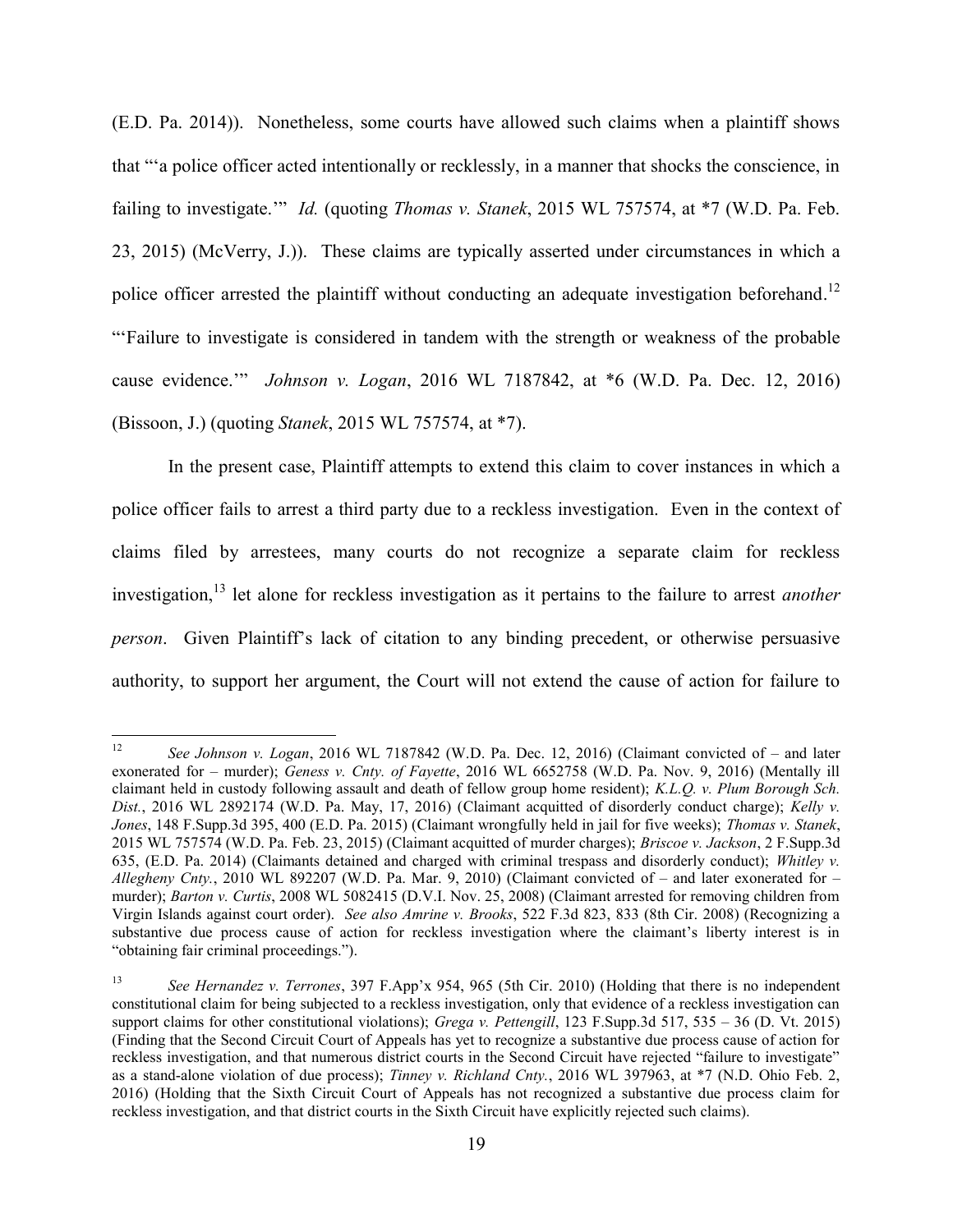investigate/reckless investigation to cover the instant case. This claim will, therefore, be dismissed, with prejudice.

## *4. Qualified Immunity*

It is well settled that government officials performing discretionary functions are shielded from liability for damages under 42 U.S.C. § 1983 insofar as their conduct does not violate clearly established statutory or constitutional rights of which a reasonable official would have known. *Mirabella v. Villard*, -- F.3d --, 2017 WL 1228552, at \*3 (3d Cir. 2017) (citing *Ashcroft v. al-Kidd*, 563 U.S. 731, 735, 741 (2011)). When analyzing a defendant's qualified immunity argument, the district court is required to engage in a two-step analysis: (1) the court must determine whether the facts show that the defendant's conduct violated a constitutional right; and (2) that it would have been clear to a reasonable officer under the same circumstances that the defendant's conduct was unlawful. *Williams v. Sec'y Pa. Dep't of Corr.*, 848 F.3d 549, 557 (3d Cir. 2017); *Pearson v. Callahan*, 555 U.S. 223, 232 (2009). "'A right is clearly established if it would be clear to a reasonable officer that his conduct was unlawful in the situation he confronted.'" *Southeast Delco Sch. Dist.*, 140 F.Supp.3d at 404 (quoting *Reedy v. Evanson*, 615 F.3d 197, 223 – 24 (3d Cir. 2010)).

In *Stoneking v. Bradford Area Sch. Dist.*, 882 F.2d 720, 727 (3d Cir. 1989), the Third Circuit Court of Appeals held that the right of students not to be sexually abused by school officials is clearly established law. *Southeast Delco Sch. Dist.*, 140 F.Supp.3d at 404. The Court specifically held that "'officials may not with impunity maintain a custom, practice or usage that communicated condonation or authorization of assaultive behavior.'" *Id.* (quoting *Stoneking*, 882 F.2d at 730). Immunity was thus denied to two defendants found to have "'discouraged and minimized reports of sexual misconduct by teachers.'" *Id.*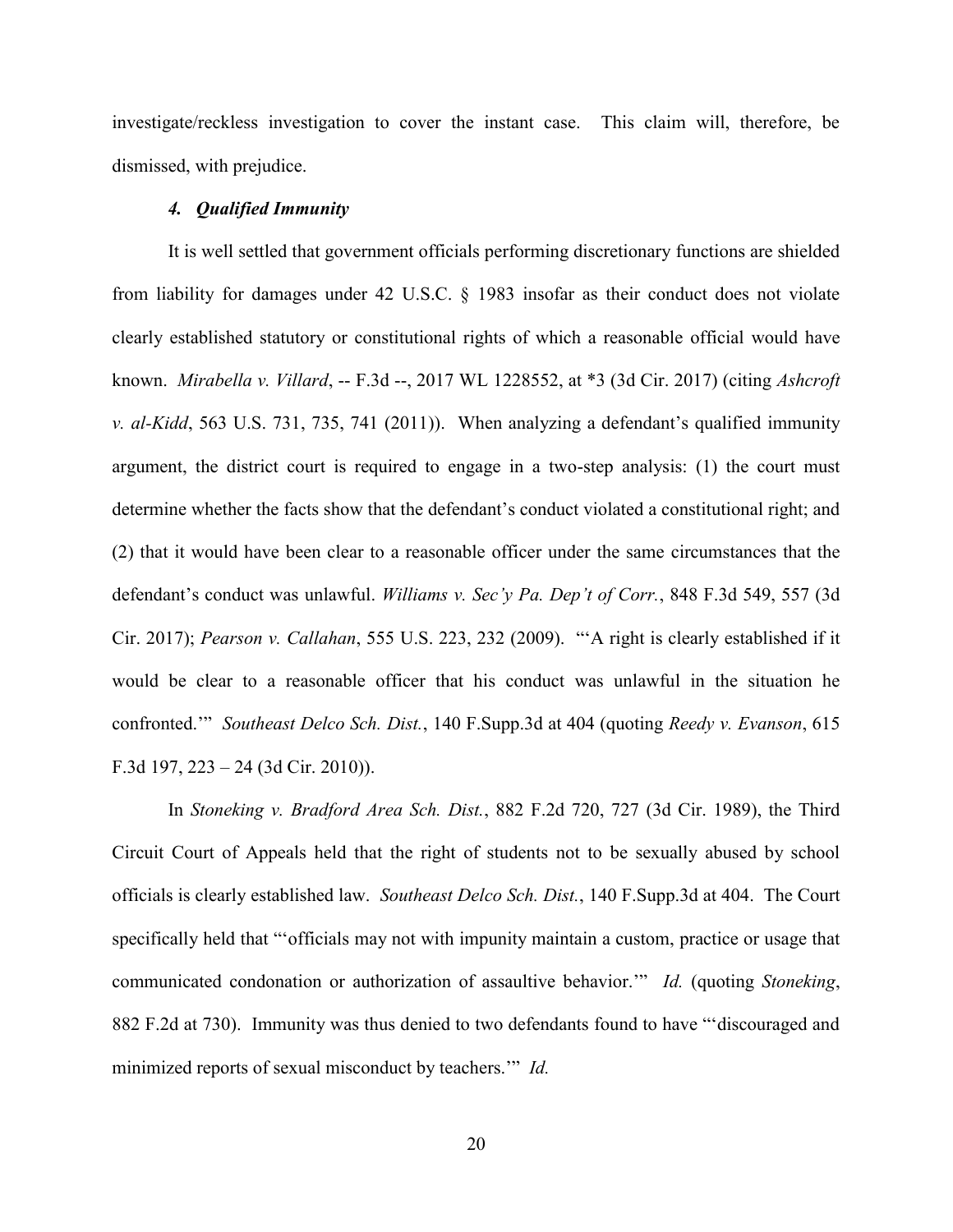As presently averred by Plaintiff, Kost's acts created a climate in which predatory teachers were free to victimize students. He was not simply engaged in "indefensible passivity," but sought to avoid external investigation of rumors of sexual misconduct by Ruggieri, and actively dissuaded other school employees from making reports. Because there is "no uncertainty over the rights of school children to be protected from deliberate exposure to an abusive teacher," *Southeast Delco Sch. Dist.*, 140 F.Supp.3d at 404, Plaintiff's factual allegations – when taken as true – are sufficient to justify the denial of qualified immunity at this stage in the proceedings.

The Court is mindful that the issue of qualified immunity should be resolved as early as possible. *Mann*, 33 F.Supp.3d at 542. Nevertheless, the reality is that "'factual disputes often need to be resolved before determining whether defendant's conduct violated a clearly established constitutional right.'" *Id.* (quoting *Phillips*, 515 F.3d at 242 n. 7). Given Plaintiff's averments, application of qualified immunity would be premature, here. *Id*. Defendants are free to raise the issue anew at a later stage.

### **B. Count III**

At Count III of the Complaint, Plaintiff asserts a claim against Kost for Intentional Infliction of Emotional Distress ("IIED"). Although never formally recognized by the Supreme Court of Pennsylvania, in theory, such a claim requires showing that a defendant's conduct was: "(1) extreme and outrageous, (2) intentional or reckless, and (3) caused severe emotional distress." *Bryan v. Erie Cnty. Office of Children & Youth*, 861 F.Supp.2d 553, 585 (W.D. Pa. 2012). The conduct required for a finding of liability must be "'so outrageous in character, and so extreme in degree, as to go beyond all possible bounds of decency, and to be regarded as atrocious, and utterly intolerable in a civilized society.'" *Id*. (quoting *Hoy v. Angelone*, 720 A.2d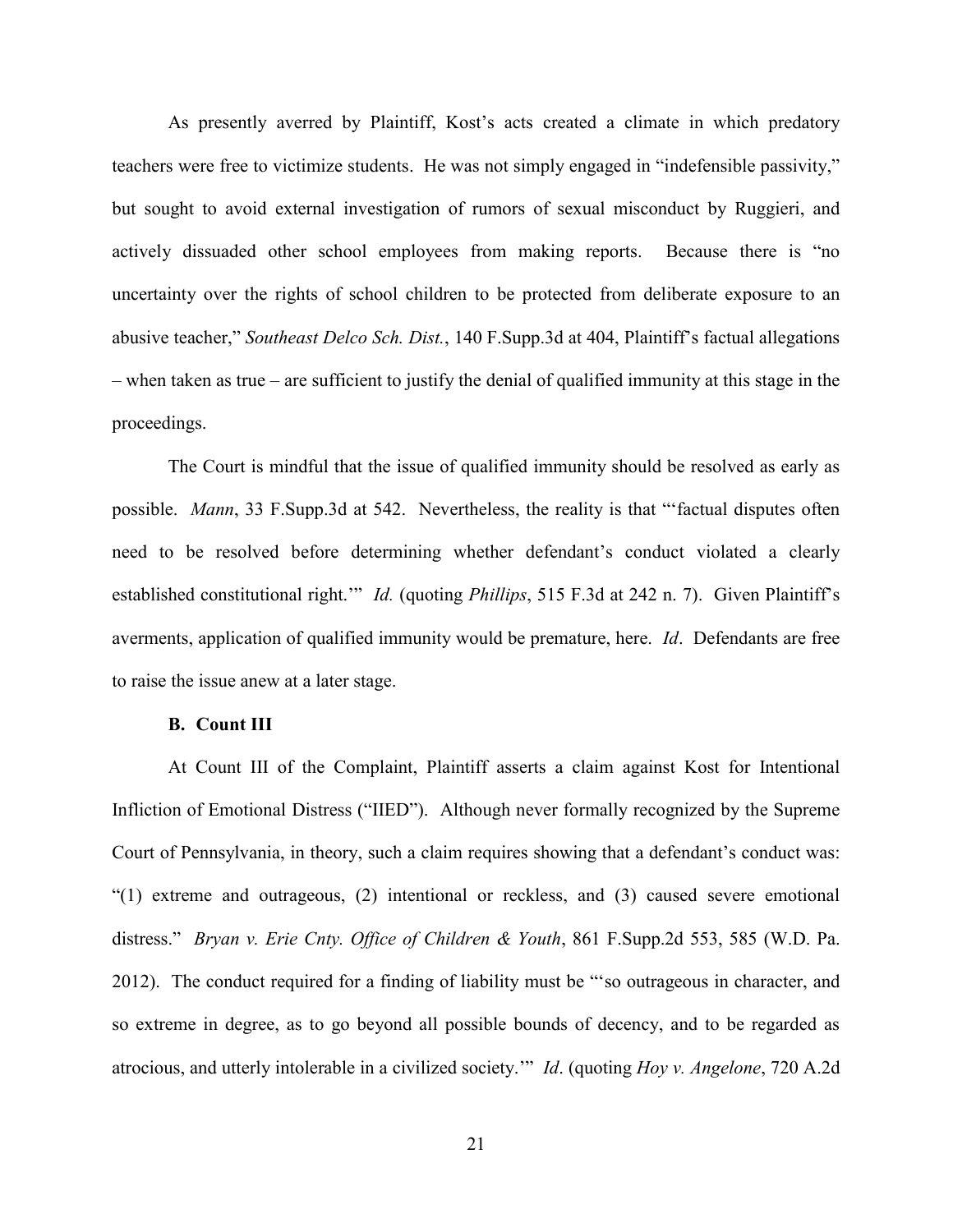745, 754 (Pa. 1998)). In addition, a plaintiff must have experienced some physical harm as a result of the outrageous conduct. *Id.* (citing *Reedy*, 615 F.3d at 231 – 32). The tort is to be narrowly construed. *Id*. at 586 (citing *Shaffer v. Nat'l Can Corp.*, 565 F.Supp. 909, 914 (E.D. Pa. 1983)).

Plaintiff rests her claim upon the assertion that Kost intentionally concealed the inappropriate behavior of Ruggieri, dissuaded school personnel from reporting rumors of inappropriate student-teacher behavior, and created an environment in which Cooper – already disciplined for improperly contacting students online – was able to victimize Plaintiff. However, even if this showing is sufficient for purposes of establishing liability pursuant to the statecreated danger theory, IIED requires a showing beyond the threshold required by deliberate indifference in the context of § 1983 cases. *Bryan*, 861 F.Supp.2d at 586. "Liability for intentional infliction of emotional distress is 'reserved by the courts for only the most clearly desperate and ultra extreme conduct.'" *Id.* at 585 (quoting *Hoy*, 720 A.2d at 754). To this end, it will not be enough to show that a defendant intended to commit a tort or crime, or that he or she intended to inflict emotional distress; the "'requisite intention which one must display for liability to be imposed is knowledge on the part of the actor that severe emotional distress is substantially certain to be produced.'" *Id.* (quoting *Hoffman v. Memorial Osteopathic Hosp.*, 492 A.2d 1382 (Pa. Super. Ct. 1985)).

Conduct previously acknowledged as sufficient to meet the intentional infliction of emotional distress standard has included: (1) a defendant striking and killing a plaintiffs' son with his automobile, failing to render aid or notify authorities, and burying the body in a field where it was discovered two months later and returned to plaintiffs, *Papieves v. Lawrence*, 263 A.2d 118 (Pa. 1970); (2) a defendant's intentional fabrication of records suggesting plaintiff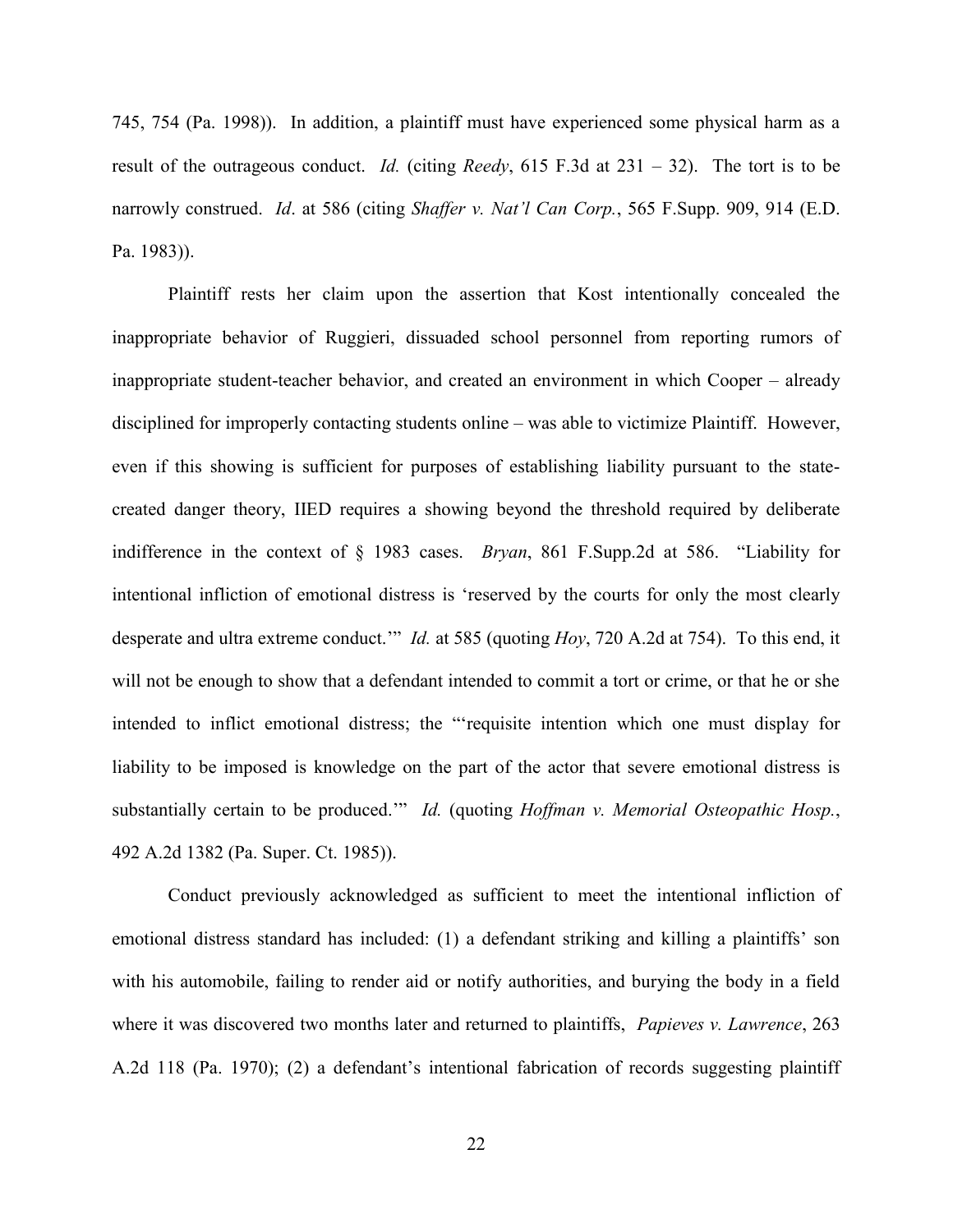killed a third party, resulting in indictment of plaintiff for homicide, *Banyas v. Lower Bucks Hosp.*, 437 A.2d 1236 (Pa. Super. Ct. 1981); and (3) a defendant's release of information suggesting that a plaintiff was suffering from a fatal disease, when the defendant knew the information to be untrue, *Chuy v. Phila. Eagles Football Club*, 595 F.2d 1265, 1273 – 74 (3d Cir. 1979). Following consideration of the above, Plaintiff's claim for IIED must be dismissed. There is simply no indication, here, that Kost attempted to cover-up Ruggieri's conduct with the expectation that Plaintiff – specifically – would suffer severe emotional distress. *Bryan*, 861 F.Supp.2d at 587. Despite the egregious nature of Plaintiff's allegations, she has failed to plead a claim for IIED.

### **C. Count IV**

Plaintiff's final claim against Kost is for negligence under Pennsylvania law. It is contended that Kost breached his duty of care "by failing to adequately investigate, report or take any appropriate action to stop Cooper's unlawful conduct directed towards Jane Doe." (Docket No. 1 ¶ 288). Defendants respond by arguing that Pennsylvania's Political Subdivision Tort Claims Act, 42 Pa. Cons. Stat. § 8541, *et seq.* ("PSTCA"), provides immunity from same.

The PTSCA affords municipalities immunity from claims stemming from injury to a person or property as a result of any act of a municipality or municipal employee. *Basile v. Twp. of Smith*, 752 F.Supp.2d 643, 668 (W.D. Pa. 2010). This protection is extended to employees inasmuch as they were acting within the scope of their official duties. *Id.* (citing *Robbins v. Cumberland Cnty. Chidren & Youth Servs.*, 802 A.2d 1239, 1252 (Pa. Commw. Ct. 2002)). Abrogation of individual immunity may only be for acts constituting a crime, actual fraud, actual malice, or willful misconduct. *Id.*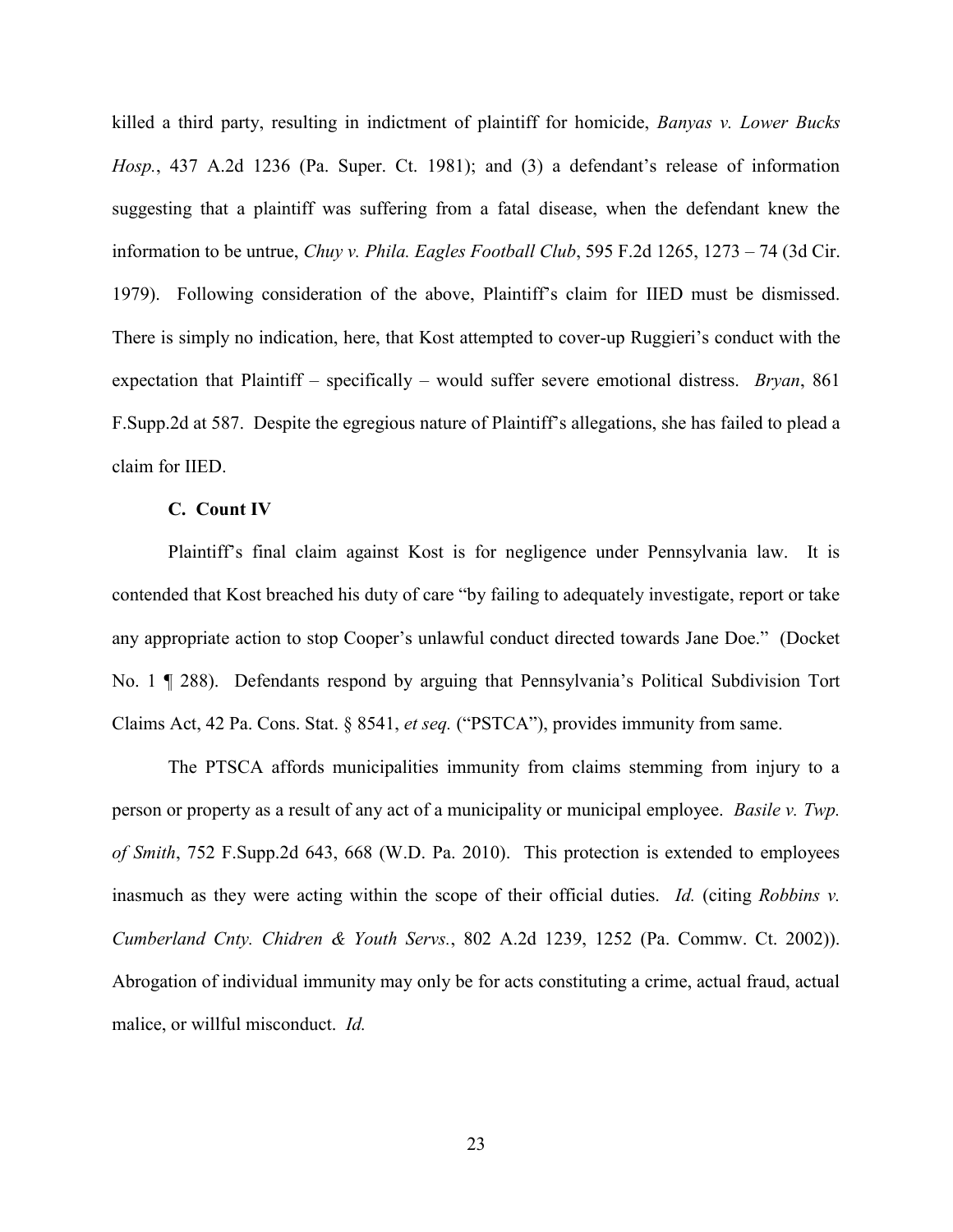In her Response to Kost's Motion to Dismiss, Plaintiff makes no argument regarding the viability of her negligence claim, or the effect of the PSTCA. (Docket No. 32). Plaintiff also fully incorporates by reference the opposition brief (Docket No. 32-1) filed in a companion case at 2:16-cv-01483. In this brief, the negligence claim is voluntarily dismissed. (Docket No. 32-1 at 17 n. 4). At oral argument, Plaintiff conceded that Kost's conduct did not amount to a crime, actual fraud, or actual malice. (Docket No. 42 at 14). Plaintiff also admitted that the Commonwealth Court of Pennsylvania in *Kuzel v. Krause*, 658 A.2d 856 (Pa. Commw. Ct. 1995) held that "willful misconduct" is synonymous with "intentional tort." (Docket No. 42 at 14). Plaintiff believed that Kost's conduct could be construed as willful misconduct, and that the Commonwealth Court's interpretation of willful misconduct was too narrow. (*Id.*).

However, Plaintiff noted that the Third Circuit Court of Appeals was unlikely to take his view. (*Id.* at 18). Indeed, the Third Circuit Court of Appeals has cited *Kuzel* for this very proposition. *Chizmar v. Borough of Trafford*, 454 F.App'x 100, 102 n. 4 (3d Cir. 2011) ("The term 'willful misconduct' is synonymous with 'intentional tort."). *See also M.U. v. Downingtown High Sch. East*, 103 F.Supp.3d 612, 631 (E.D. Pa 2015) (The degree of culpability required to demonstrate willful misconduct is tantamount to that of an intentional tort); *Ickes v. Grassmeyer*, 30 F.Supp.3d 375, 400 (W.D. Pa. 2014) (Willful misconduct requires allegations that defendant "*intentionally* committed these intentional torts."). Accordingly, and in light of Plaintiff's failure to plead facts demonstrating the applicability of an exception to immunity afforded under the PSTCA, the negligence claim at Count IV of the Complaint shall be dismissed.